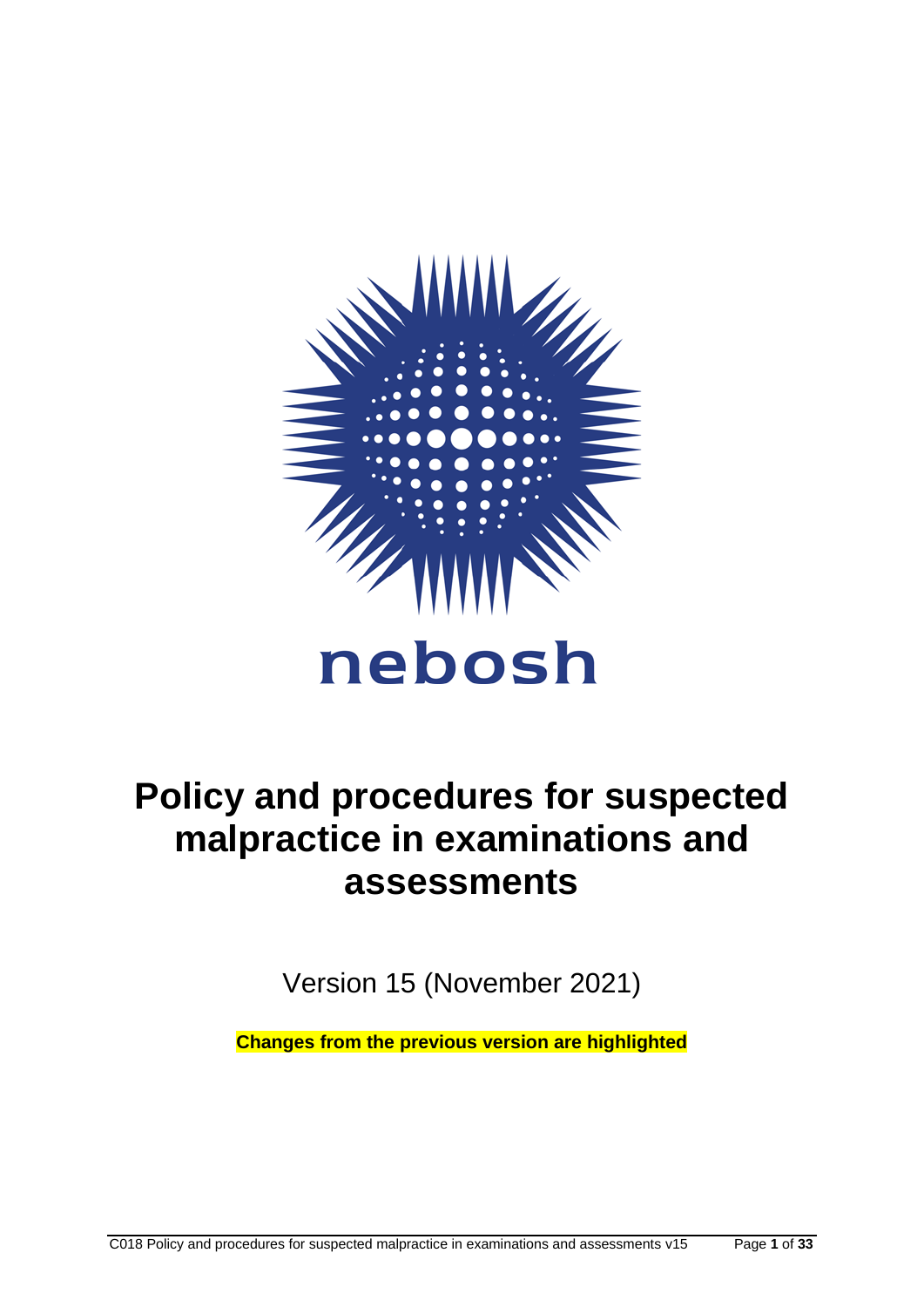

| 1.                                                    | <b>Policy</b>                                                                                                                                                                                                                                                                                                                                                                                   | 4                                                         |  |  |
|-------------------------------------------------------|-------------------------------------------------------------------------------------------------------------------------------------------------------------------------------------------------------------------------------------------------------------------------------------------------------------------------------------------------------------------------------------------------|-----------------------------------------------------------|--|--|
| 2.                                                    | <b>Scope</b>                                                                                                                                                                                                                                                                                                                                                                                    | 4                                                         |  |  |
| 3.                                                    | Regulatory authorities' criteria                                                                                                                                                                                                                                                                                                                                                                | 4                                                         |  |  |
| 4.                                                    | <b>Malpractice and maladministration</b><br>4.1<br>Malpractice<br>4.2<br>Maladministration<br>4.3<br>Learning Partner staff malpractice<br>4.4<br>Learner malpractice                                                                                                                                                                                                                           | 5<br>$\mathbf 5$<br>$\,6$<br>6<br>6                       |  |  |
| 5.                                                    | <b>Responsibilities</b><br>5.1<br><b>NEBOSH</b><br>5.2<br>Head of Learning Partner<br>5.3<br>Internal Assessors' responsibilities for reporting malpractice<br>5.4<br>Invigilators' responsibilities for reporting malpractice<br>NEBOSH Examiners' and Moderators' responsibilities for reporting malpractice<br>5.5                                                                           | 6<br>$\,6$<br>$\boldsymbol{7}$<br>$\,8\,$<br>$\bf 8$<br>8 |  |  |
| 6.                                                    | NEBOSH procedures for dealing with allegations of malpractice or                                                                                                                                                                                                                                                                                                                                |                                                           |  |  |
|                                                       | maladministration<br>6.1<br>Phases<br>6.2<br>Communications                                                                                                                                                                                                                                                                                                                                     | 8<br>$\bf 8$<br>$\boldsymbol{9}$                          |  |  |
| 7.                                                    | The allegation<br>7.1<br>Whistleblowing                                                                                                                                                                                                                                                                                                                                                         | $\boldsymbol{9}$<br>$\boldsymbol{9}$                      |  |  |
| 8.                                                    | The response                                                                                                                                                                                                                                                                                                                                                                                    | 10                                                        |  |  |
| 9.                                                    | The investigation<br>9.1.1 Investigations carried out by NEBOSH<br>9.1.2 Suspension of Accreditation<br>9.1.3 Withholding of results or certificates during an investigation<br>9.1.4 Interviews<br>Rights of the accused individuals<br>9.2                                                                                                                                                    | 10<br>10<br>11<br>11<br>12<br>12                          |  |  |
|                                                       | 10. The report                                                                                                                                                                                                                                                                                                                                                                                  | 12                                                        |  |  |
|                                                       | 11. The decision<br>11.1 NEBOSH Ethical Practice Manager and Head of Learning Partner Quality<br>11.2 Malpractice Review Panel<br>11.3 Making the decision                                                                                                                                                                                                                                      | 13<br>13<br>13<br>14                                      |  |  |
|                                                       | 12. Sanctions and penalties                                                                                                                                                                                                                                                                                                                                                                     | 15                                                        |  |  |
|                                                       | 12.1 Imposition of sanctions and penalties<br>12.2 Sanctions and penalties for Learning Partner staff malpractice or maladministration -<br>individuals<br>12.3 Sanctions for Learning Partner staff malpractice or maladministration - Learning Partner 16<br>12.4 Sanctions and penalties for learner malpractice<br>12.5 Recall of invalid unit certificates and/or qualification parchments | 15<br>16<br>18<br>19                                      |  |  |
|                                                       | 13. Communicating decisions                                                                                                                                                                                                                                                                                                                                                                     | 19                                                        |  |  |
|                                                       | 14. Appeals<br>14.1 Grounds for an Appeal<br>14.2 Application for an Appeal<br>14.3 Cost<br>14.4 Stage 1 Appeal<br>14.5 Stage 2 Appeal<br>14.6 Unresolved Appeals                                                                                                                                                                                                                               | 20<br>20<br>20<br>21<br>21<br>22<br>22                    |  |  |
|                                                       | 15. Document control                                                                                                                                                                                                                                                                                                                                                                            | 23                                                        |  |  |
|                                                       | Appendix 1: Examples of malpractice<br>24                                                                                                                                                                                                                                                                                                                                                       |                                                           |  |  |
|                                                       | <b>Appendix 2: Malpractice Review Panel Terms of Reference</b><br>29                                                                                                                                                                                                                                                                                                                            |                                                           |  |  |
| Appendix 3: Stage 2 Malpractice Appeals Process<br>31 |                                                                                                                                                                                                                                                                                                                                                                                                 |                                                           |  |  |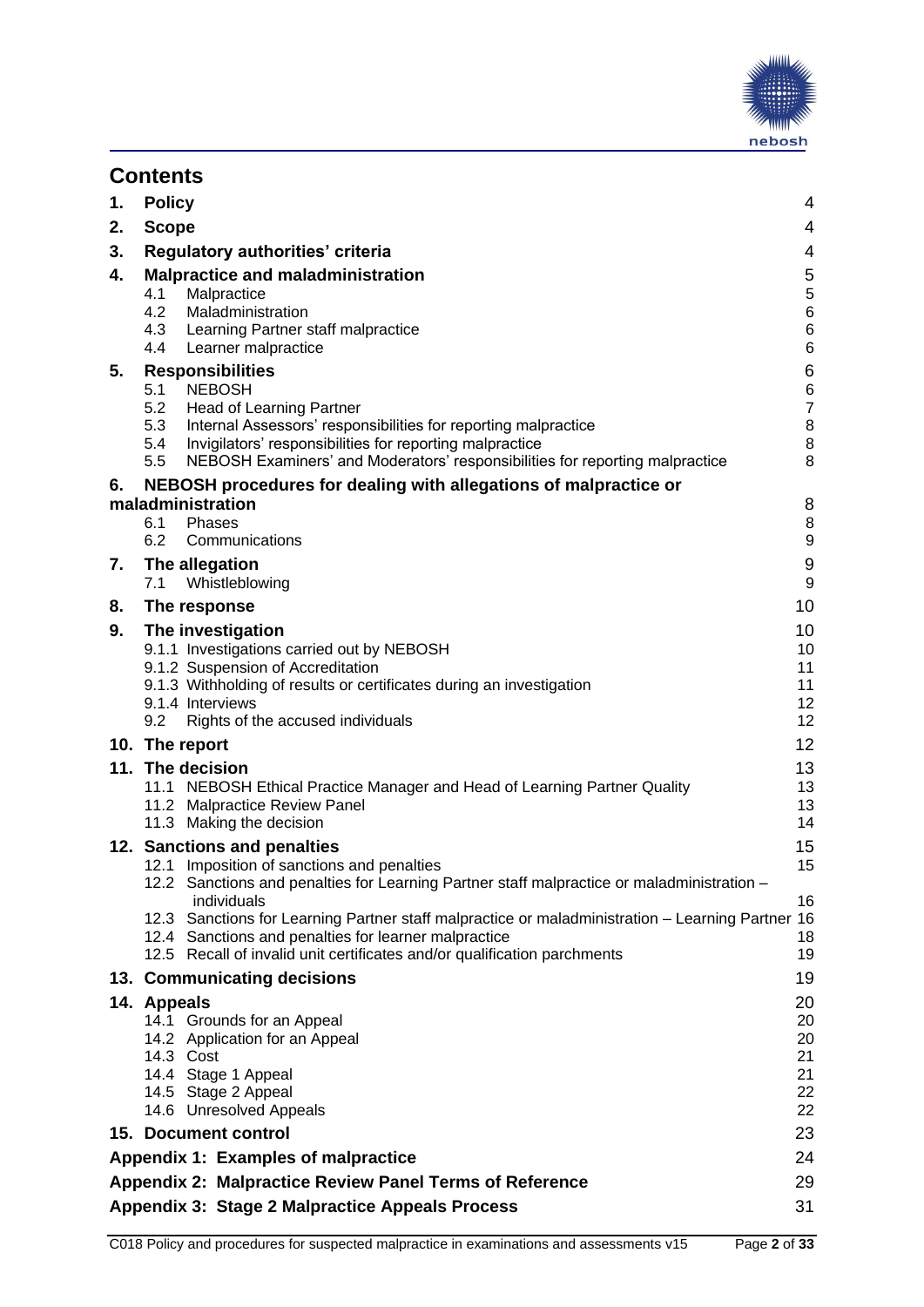

#### **Acknowledgement**

This document is based on current best practice including the Federation of Awarding Bodies (FAB), the Joint Council for Qualifications (JCQ) and Scottish Qualifications Authority (SQA) Accreditation policy and procedures. NEBOSH would like to acknowledge these invaluable sources.

#### **Published by NEBOSH November 2021**

The National Examination Board in Occupational Safety and Health Dominus Way Meridian Business Park Leicester LE19 1QW

[Contact us](https://www.nebosh.org.uk/useful-links/contact-us/) [www.nebosh.org.uk](http://www.nebosh.org.uk/)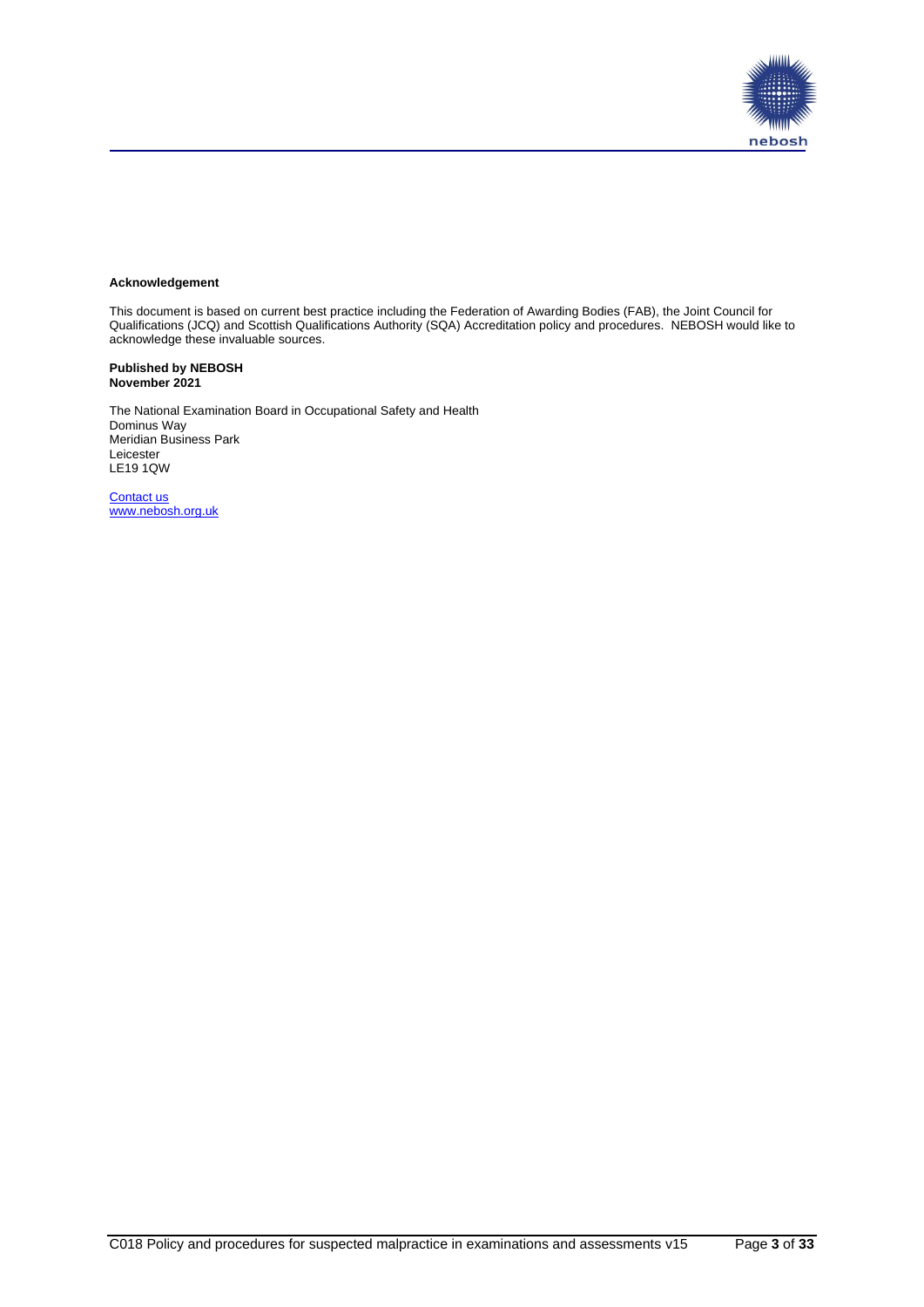

# <span id="page-3-0"></span>**1. Policy**

NEBOSH is committed to safeguarding the integrity of its qualifications and meeting its statutory obligations.

NEBOSH will provide information to Learning Partners, their staff and learners regarding its regulations for the conduct of examinations and assessments.

When there is evidence to suggest that there has been a failure to comply with NEBOSH requirements for the conduct of an examination and/or an assessment, it will be investigated.

If on the balance of probabilities it is concluded by NEBOSH that malpractice or maladministration has occurred, sanctions will be applied in a consistent and proportionate manner.

In the event of malpractice by a Learning Partner, NEBOSH will consider action to:

- minimise the risk to the integrity of certification now and in the future;
- maintain public confidence in the delivery and awarding of qualifications;
- discourage others from doing likewise;
- ensure there has been no gain from compromising standards.

## <span id="page-3-1"></span>**2. Scope**

This policy applies to all NEBOSH qualifications.

The policy:

- defines malpractice and maladministration in the context of examinations and assessments;
- sets out the responsibilities of NEBOSH, Learning Partners, their staff and learners in relation to such matters;
- describes the procedures to be followed in cases where there is reason to suspect that malpractice or maladministration has occurred;
- provides an overview of the procedures for investigating and determining allegations of malpractice.

## <span id="page-3-2"></span>**3. Regulatory authorities' criteria**

NEBOSH is an awarding body approved by Scottish Qualifications Authority (SQA) Accreditation, which has a UK-wide regulatory remit.

In addition to statutory duties, this policy is intended to meet the relevant requirements of the regulatory criteria as set out in Principle 17 and Principle 18 of the *SQA Accreditation Regulatory Principles (2021)*:

*"17. The awarding body and its providers must have clear, fair and equitable systems, policies and procedures to manage appeals."*

*"18. The awarding body and its providers must ensure that it has safeguards to prevent and manage cases of malpractice and maladministration."*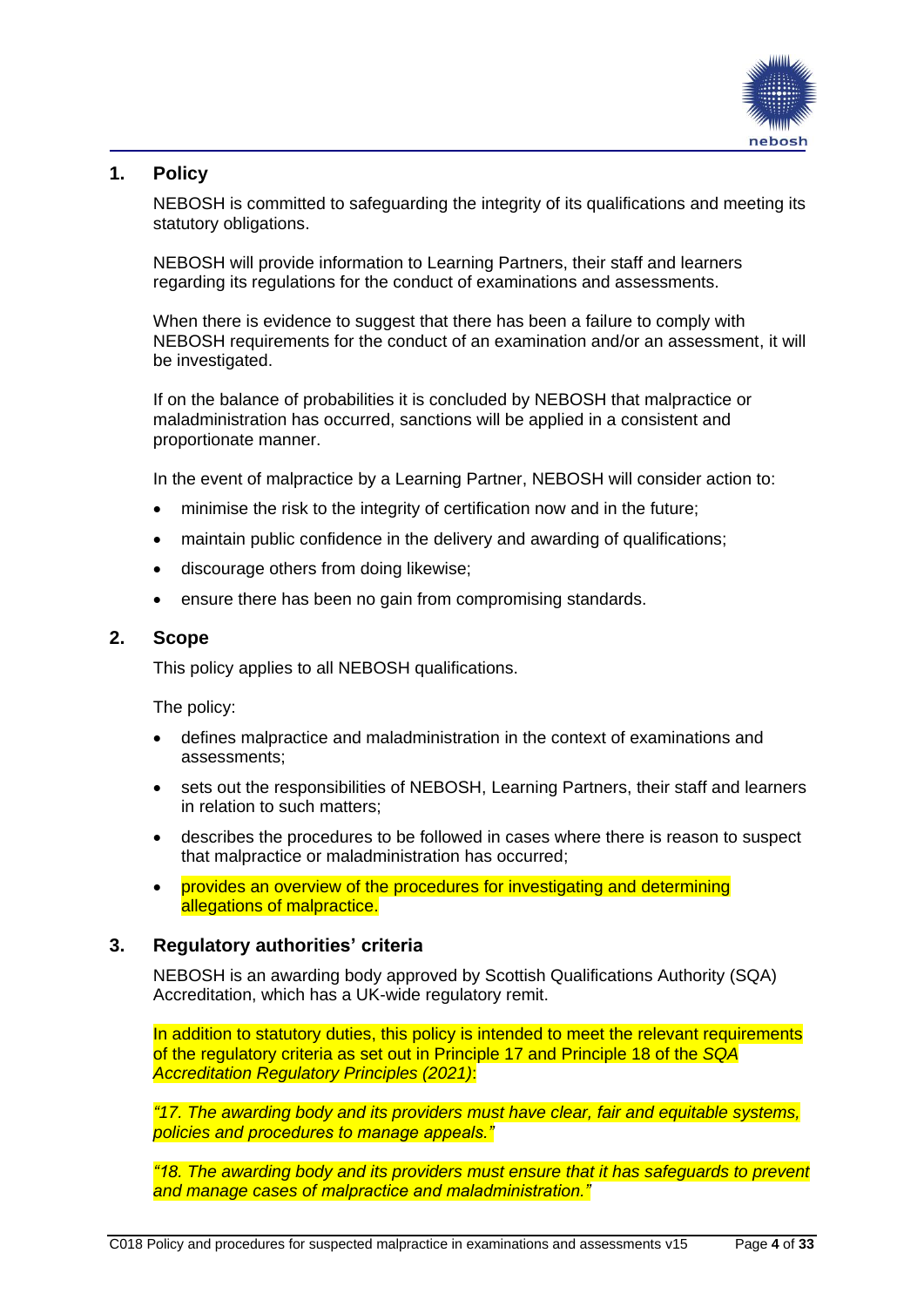

## <span id="page-4-0"></span>**4. Malpractice and maladministration**

**Note**: for definition of other terms used in this document please see NEBOSH's *Glossary of Terms*, available from the NEBOSH website: [www.nebosh.org.uk.](http://www.nebosh.org.uk/)

## <span id="page-4-1"></span>**4.1 Malpractice**

Malpractice means 'any act, neglect, default or other practice that is a breach of NEBOSH's regulations and/or that:

- Compromises, attempts to compromise, or may compromise the process of assessment, the integrity of any qualification, or the validity of a result or certificate; and/or
- damages the authority, reputation or credibility in NEBOSH's qualifications or the wider qualifications community'.

Malpractice may also include a range of issues including the failure to maintain appropriate records or systems, deliberate falsification of records in order to claim certification and neglect of professional duty/unethical conduct. Failure by a Learning Partner to notify, investigate and report to NEBOSH allegations of suspected malpractice constitutes malpractice.

Failure to take action as required by NEBOSH, as detailed in this document, or failure to co-operate with NEBOSH's investigation also constitutes malpractice.

Cases of deliberate deception, trickery or cheating intended to gain advantage, including financial advantage may also be reportable as fraud. This can include cases where learner resources are not as stated, of learners paying fees and not receiving certificates, or erratic internal assessment practice. Where there is evidence of deliberate fraud this will be reported to the police and regulatory authorities.

Malpractice includes maladministration and instances of non-compliance with the regulations, and includes activity such as failure to adhere to the regulations regarding the conduct of controlled assessments, coursework, examinations and nonexamination assessments, or failures of compliance with NEBOSH's regulations in the conduct of examinations/assessments and/or the handling of examination question papers, candidate scripts, mark sheets, cumulative assessment records, results and certificate claim forms. This list is not exhaustive.

NEBOSH are obliged to notify the qualifications regulators of particular malpractice incidents, in accordance with the regulators' conditions.

The following are types of malpractice (Appendix 1 gives examples for each type):

- breach of security;
- **•** deception;
- **•** improper assistance to learners;
- failure to co-operate with an investigation;
- maladministration:
- learner malpractice.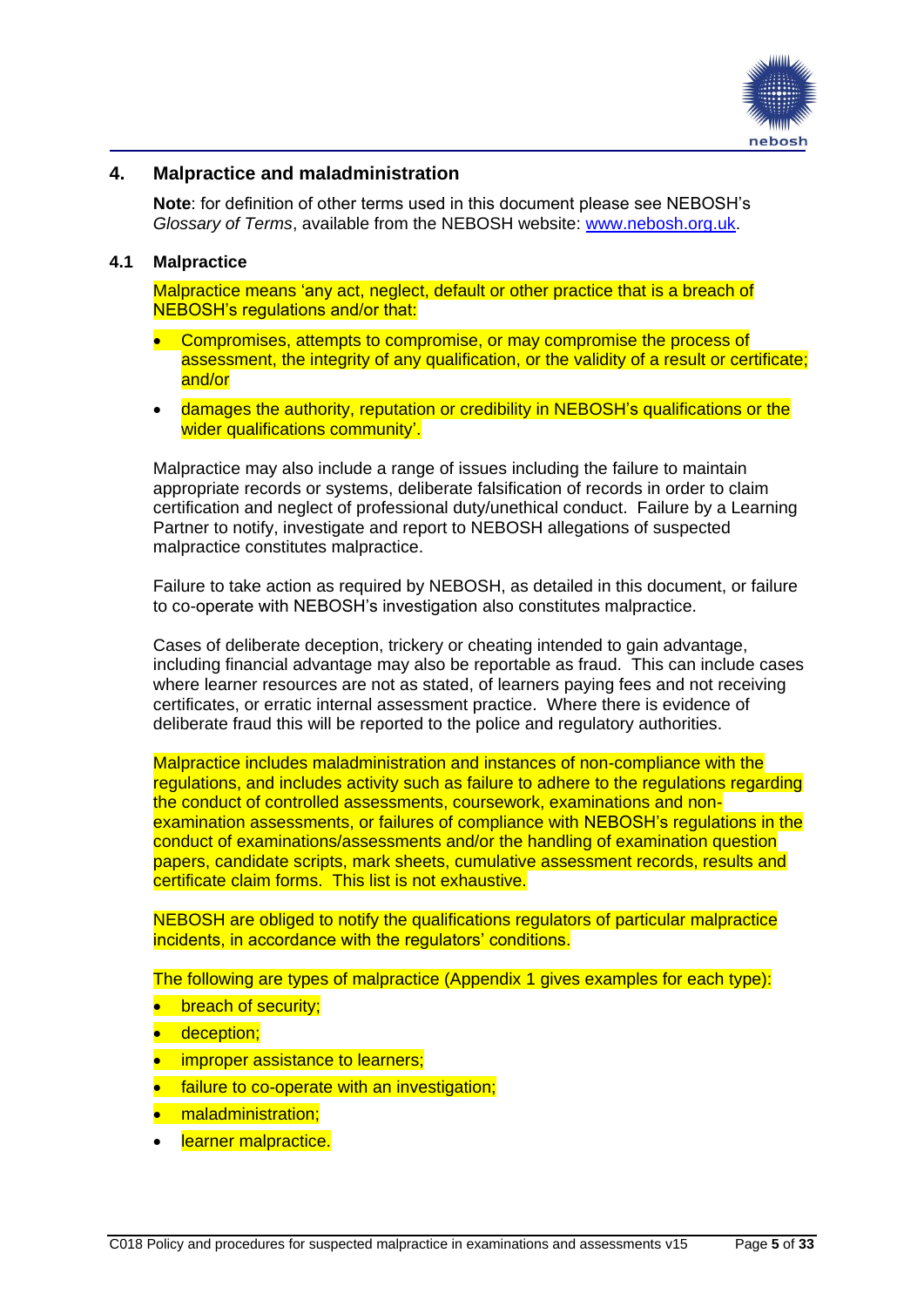

## <span id="page-5-0"></span>**4.2 Maladministration**

Maladministration means 'any actions, neglect, default or other practice that compromises the accreditation or quality assurance process, including the integrity of accredited qualifications, the validity of certificates or the reputation and credibility of NEBOSH'.

## <span id="page-5-1"></span>**4.3 Learning Partner staff malpractice**

'Learning Partner staff malpractice' means malpractice committed by a member of staff at a Learning Partner (irrespective of whether or not they hold a NEBOSH 'staff' role), or an individual appointed in another capacity by a Learning Partner such as an Invigilator, a **Communication Professional**, a Language Modifier, a Practical Assistant, a Prompter, a Reader, a Sign Language Interpreter, or a Scribe.

Examples of Learning Partner staff malpractice are set out in Appendix 1. These examples are not an exhaustive list and as such do not limit the scope of the definitions set out in this document. Other instances of malpractice may be identified and considered by NEBOSH at its discretion.

NEBOSH reserves the right to gather evidence directly for an investigation where it feels it is the most appropriate course of action.

## <span id="page-5-2"></span>**4.4 Learner malpractice**

'Learner malpractice' means malpractice by a learner in the course of any examination or assessment, including the preparation and authentication of any controlled assessments, the presentation of any practical work and the writing of any question paper response.

Examples of learner malpractice are set out in Appendix 1. These examples are not an exhaustive list and as such do not limit the scope of the definitions set out in this document. Other instances of malpractice may be considered by NEBOSH at its discretion.

## <span id="page-5-3"></span>**5. Responsibilities**

## <span id="page-5-4"></span>**5.1 NEBOSH**

NEBOSH will:

- provide explicit guidance to its learners, Learning Partners and their staff on NEBOSH's examination and assessment regulations and requirements;
- carry out or oversee all investigations into alleged or suspected malpractice or maladministration;
- inform Heads of Learning Partners, members of Learning Partner staff and learners of the nature of the allegation, unless it would create a risk for the complainant or whistleblower;
- allow the subject of an allegation to provide written responses to any allegations of malpractice and/or maladministration and consider these written statements when reaching a decision;
- report the matter to SQA Accreditation if there is evidence that certificates may be invalid, or as otherwise required by SQA Accreditation;
- notify SQA Accreditation as soon as it receives an allegation of fraud or a serious breach of security;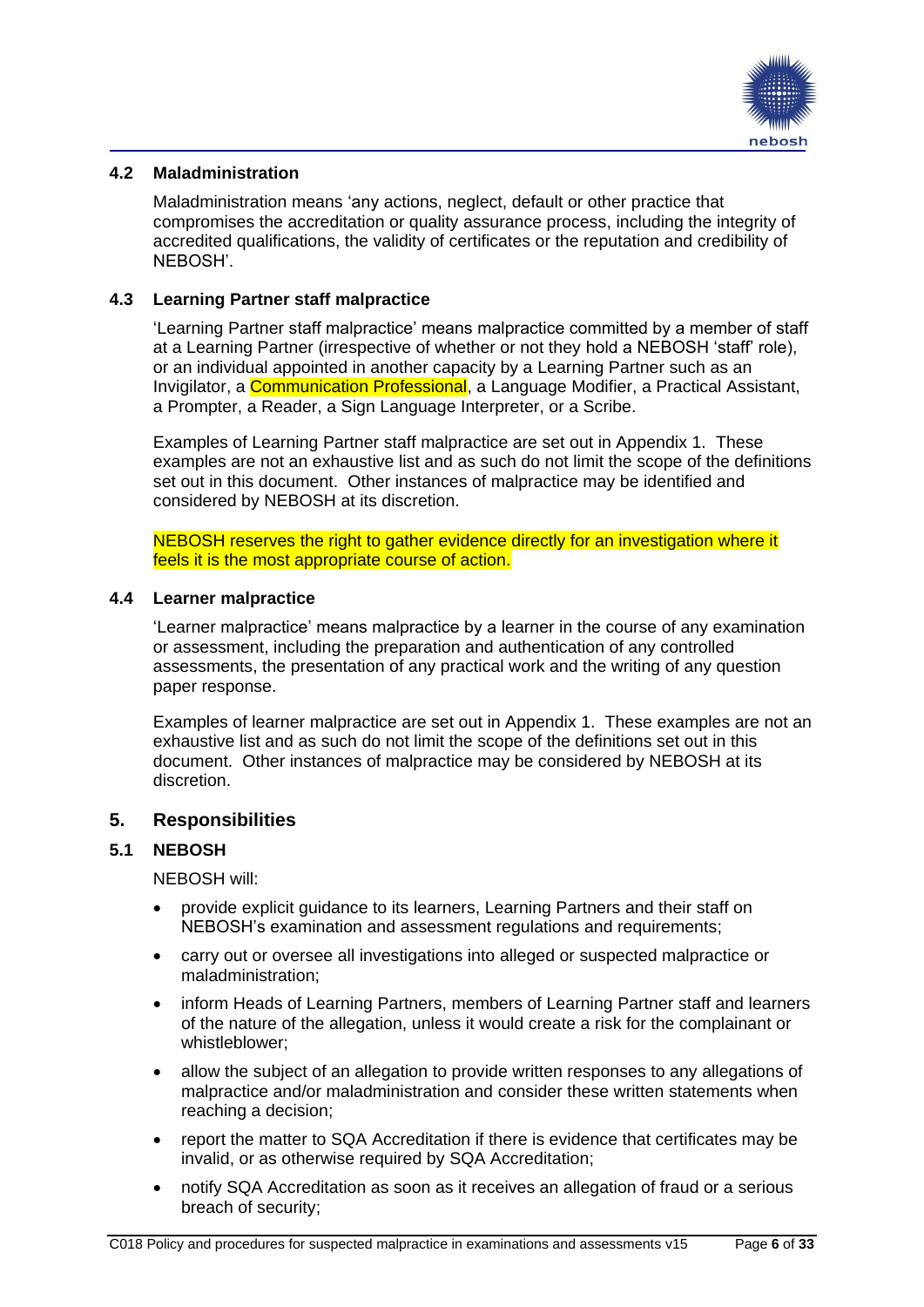

- notify SQA Accreditation of the name of any UK Learning Partner that has an allegation of malpractice and/or maladministration made against it;
- maintain a register of all allegations of malpractice and make the register available to SQA Accreditation on request;
- keep all material collected as part of an investigation secure and not normally disclose to any third parties (other than the police, other awarding bodies, professional bodies, Appeals Panel, SQA Accreditation or Court Order, where appropriate). All relevant documents and evidence will be retained in accordance with this policy and its procedures.

NEBOSH has identified a lawful basis for processing malpractice/maladministration data. This lawful basis is Legitimate Interests.

## <span id="page-6-0"></span>**5.2 Head of Learning Partner**

The Head of Learning Partner must:

- ensure that learners and staff are aware of NEBOSH's regulations and requirements for examinations and assessments;
- report to NEBOSH **immediately** all suspicions or actual incidents of malpractice, ideally using the Report of Suspected Malpractice form
- be accountable for ensuring that the Learning Partner and their staff comply at all times with NEBOSH's instructions regarding an investigation;
- report to NEBOSH **immediately** any suspected or actual incidents of maladministration. Maladministration may be reported to NEBOSH by using the [Contact us form](https://www.nebosh.org.uk/useful-links/contact-us/) on the NEBOSH website. Completion of a specific form is not required; however, details of the affected assessments/examination(s) should be provided (as appropriate), together with a summary of the circumstances of the incident and any corrective actions that have been taken;
- personally supervise investigations that NEBOSH directs the Learning Partner to carry out, or ensure that if it is necessary to delegate the investigation to a member of Learning Partner staff that the member of staff chosen is independent of the suspected malpractice or maladministration;
- maintain confidentiality in relation to any investigation of malpractice. This includes details of the complainant or whistleblower, the alleged learner(s) or Learning Partner staff and the nature of the incident,
- respond speedily and openly to all requests for an investigation into an allegation of malpractice or maladministration;
- provide or make available information requested by NEBOSH;
- co-operate and ensure their staff co-operate fully with an enquiry into an allegation of malpractice or maladministration, whether the Learning Partner is directly involved in the case or not;
- inform staff members and learners of their individual responsibilities and rights as set out in this document;
- pass on to the individuals concerned any warnings or notifications of penalties and ensure compliance with any requests made by NEBOSH as a result of a Learning Partner staff malpractice case;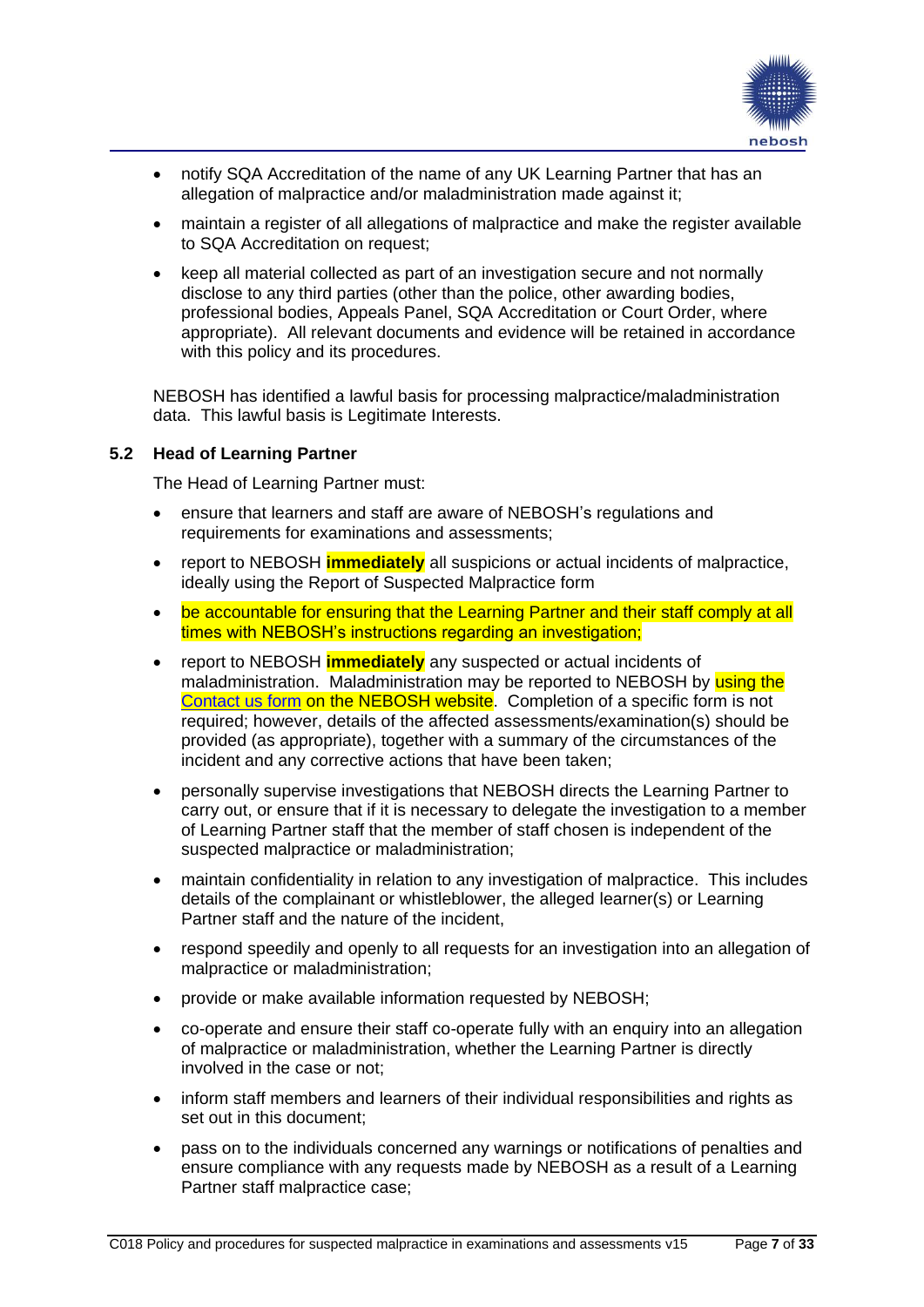

- at all times comply with data protection law;
- review internal quality procedures to minimise the risk of further malpractice or maladministration;
- retain the following records for three years (or five years in an investigation involving criminal activity):
	- o details of any investigations carried out by the Learning Partner into the suspected case of learner(s) malpractice;
	- $\circ$  details of any investigations carried out by the Learning Partner into the suspected case of maladministration:
	- o written statements from Learning Partner staff and learner(s) involved;
	- $\circ$  any work of the learner(s) and internal assessment records relevant to the investigation:
	- $\circ$  details of any remedial action taken to ensure the integrity of certification now and in the future.

Learning Partners are advised to implement a system and procedure for recording all suspected instances of learner malpractice.

Heads of Learning Partners are reminded that a failure to comply with the requirements set out above may itself constitute malpractice or maladministration.

## <span id="page-7-0"></span>**5.3 Internal Assessors' responsibilities for reporting malpractice**

It is the responsibility of internal Practical Assessors to inform NEBOSH in writing and the Head of Learning Partner of any suspected malpractice identified. Failure to report suspected malpractice by Internal Assessors will be treated as malpractice in itself and investigated in accordance with this policy and its procedures. The *Report of Suspected Malpractice* form should be used.

## <span id="page-7-1"></span>**5.4 Invigilators' responsibilities for reporting malpractice**

It is the responsibility of Invigilators to inform NEBOSH in writing and the Head of Learning Partner of any suspected malpractice identified. Failure to report suspected malpractice by Invigilators will be treated as malpractice in itself and investigated in accordance with this policy and its procedures. Ideally, the *Report of Suspected Malpractice* form should be used in conjunction with the *Record of Examination Activity* completed at the time of the examination.

## <span id="page-7-2"></span>**5.5 NEBOSH Examiners' and Moderators' responsibilities for reporting malpractice**

Examiners and Moderators who suspect malpractice in an examination or assessment must report this suspicion immediately. Examiners are required to identify learner numbers and suspect questions in the report.

## <span id="page-7-3"></span>**6. NEBOSH procedures for dealing with allegations of malpractice or maladministration**

## <span id="page-7-4"></span>**6.1 Phases**

The handling of malpractice allegations involves the following phases:

- the allegation **(Section 7)**;
- the response **(Section 8)**;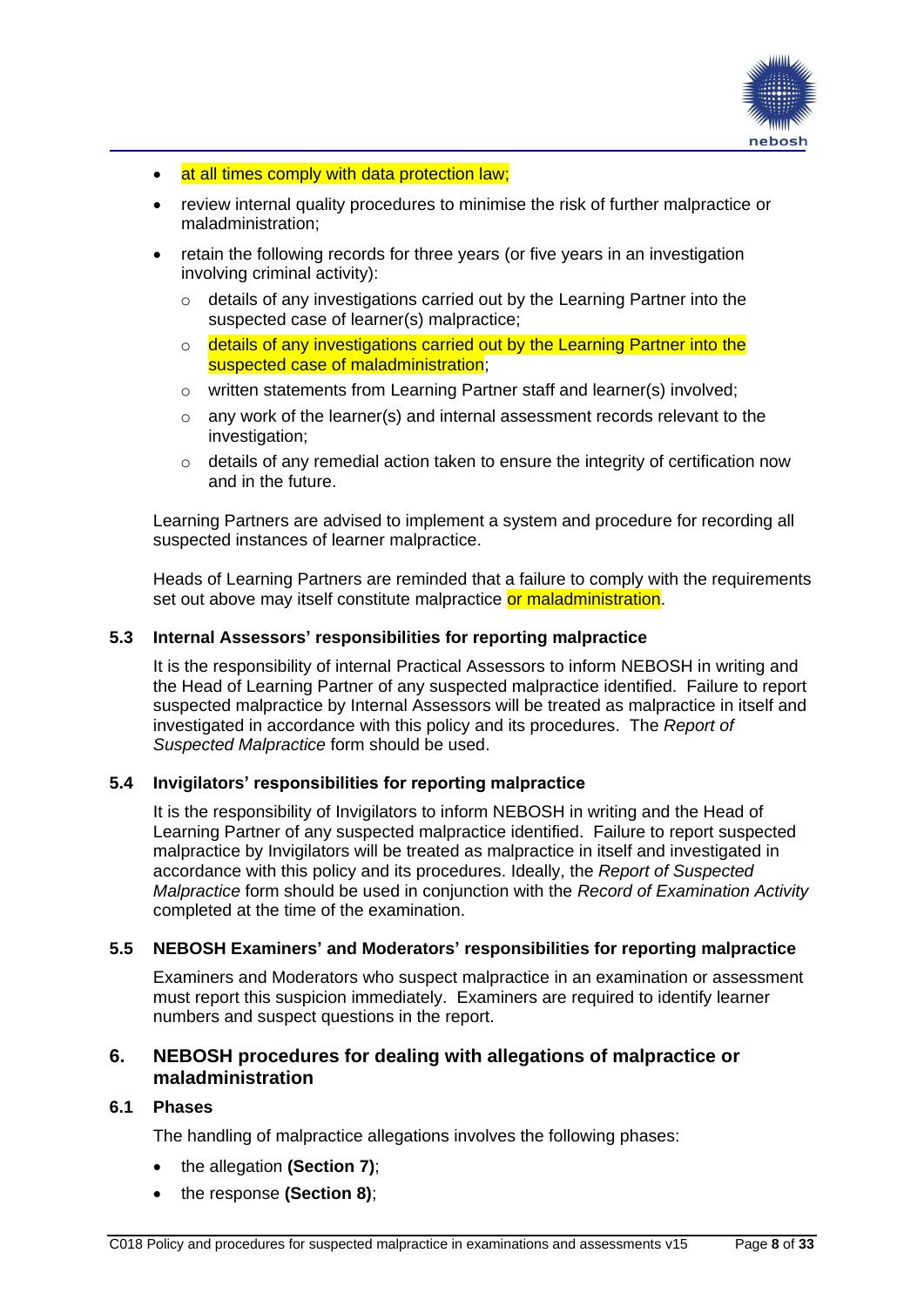

- the investigation **(Section 9)**;
- the report **(Section 10)**;
- the decision **(Section 11)**;
- the appeal **(Section 14)**.

## <span id="page-8-0"></span>**6.2 Communications**

Investigations are usually confidential between NEBOSH and the Learning Partner, although information can be requested by our regulators. NEBOSH will normally communicate with the Head of Learning Partner (or a senior member of staff authorised in writing by the Head of Learning Partner) and affected learner(s) regarding malpractice or maladministration. NEBOSH will usually advise the Head of Learning Partner in writing that it proposes to deal directly with the learner(s). A Head of Learning Partner, once advised by NEBOSH, should not ordinarily communicate further with the learner(s) except as directed by NEBOSH.

However, NEBOSH reserve the right to communicate directly with learners in other instances. For example, in relation to investigations when they are directly impacted and NEBOSH does not have assurance that the Learning Partner is communicating appropriately with the learner(s).

When requested, Heads of Learning Partners must facilitate communications between NEBOSH and the individual(s) concerned.

When the Head of Learning Partner is under investigation, communications may be made with other appropriate authorities.

NEBOSH may communicate directly with members of Learning Partner staff who have been accused of malpractice if the circumstances warrant this.

All those interviewed or making a statement should be made aware that NEBOSH reserve the right to share their statements, records or transcripts of any interview(s) that are carried out, with others involved in the investigation.

# <span id="page-8-1"></span>**7. The allegation**

There are a number of ways to identify suspected malpractice and NEBOSH has appropriate systems in place to identify malpractice including scheduled quality assurance activity, reporting by Examiners, anti-plagiarism software, and remoteproctoring. Suspected malpractice may also be identified by a Learning Partner representative, a whistleblower, a learner, the regulators or other parties such as employers, members of the public, etc.

## <span id="page-8-2"></span>**7.1 Whistleblowing**

Whistleblowing is when an individual discloses information relating to malpractice/maladministration and/or the covering up of malpractice/maladministration.

If a case of suspected malpractice/maladministration is brought to NEBOSH's attention by an informant, NEBOSH will take steps to establish the veracity of the allegation including seeking permission to use the informant's name to communicate the details of the allegation.

If the informant refuses permission to use their name and the allegation still merits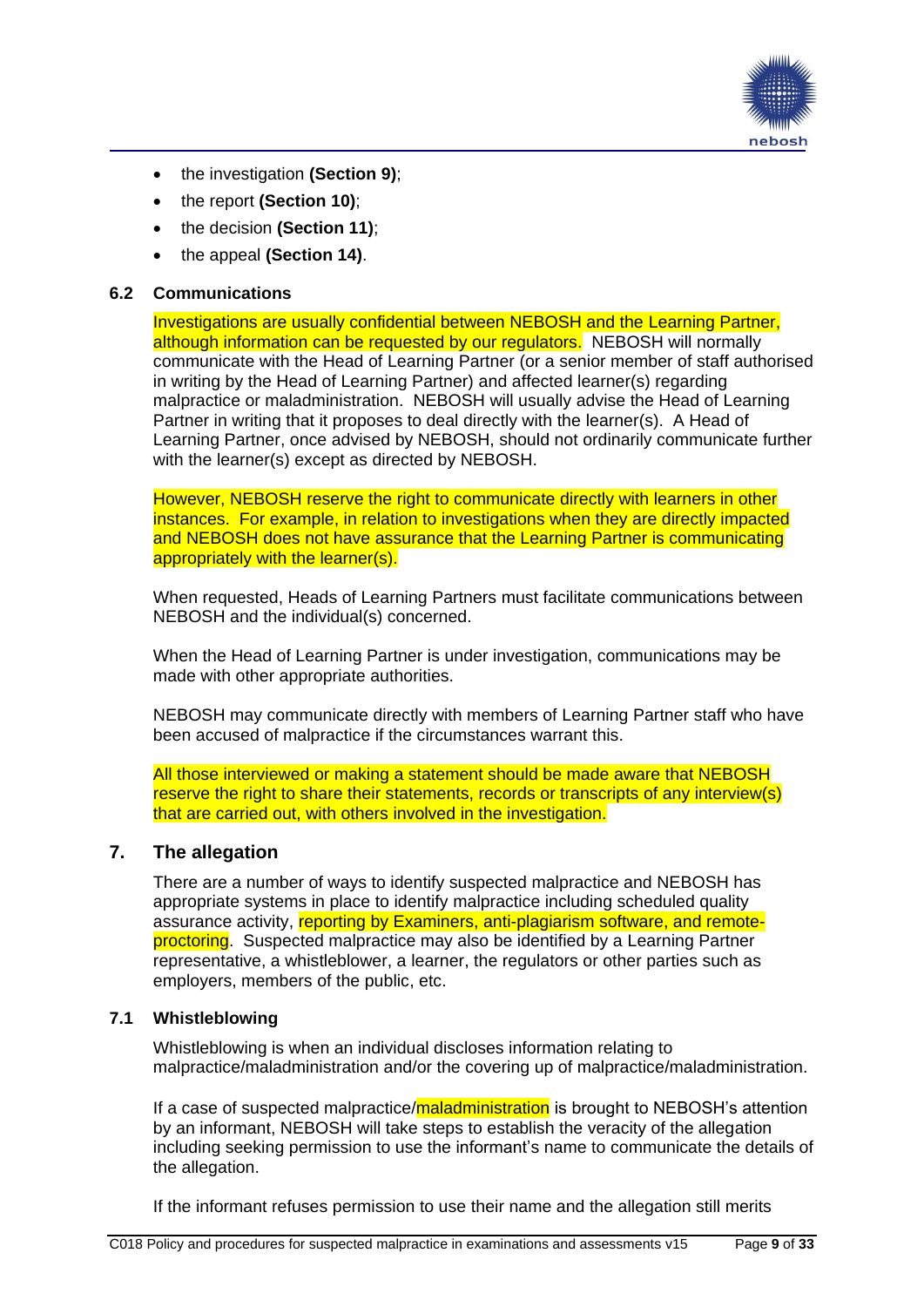

investigation, NEBOSH will advise the informant that we may not be able to investigate their concerns as effectively.

NEBOSH will endeavour to protect the identity of an informant if this is requested. However, we may need to disclose an informant's identity if we are required to do so, eg by law or by our regulator SQA Accreditation. Those disclosing information should also recognise that they may be identifiable by others due to the nature of circumstances of the disclosure.

If the information is provided verbally (eg by telephone), the informant will usually be asked to make the allegation in writing (including by email) before instigating a full investigation.

When NEBOSH receives an allegation from someone other than the Head of Learning Partner (including anonymous reports), NEBOSH will evaluate the allegation in the light of any other available information, to decide if there is cause to investigate.

## <span id="page-9-0"></span>**8. The response**

In the case of reports of suspected malpractice or notifications of maladministration NEBOSH will review the information presented and decide whether it is appropriate to:

- take no further action:
- ask the Head of Learning Partner to conduct a full investigation into the alleged malpractice and to submit a written report;
- investigate the matter directly.

Where NEBOSH decides that it is appropriate to either investigate the matter directly, or that the Head of Learning Partner is required to undertake an investigation NEBOSH will notify the Head of Learning Partner and affected learners that an allegation of malpractice and/or maladministration has been made.

Affected learners will not be allowed to register for any further NEBOSH assessments until the investigation has concluded.

## <span id="page-9-1"></span>**9. The investigation**

## <span id="page-9-2"></span>**9.1.1 Investigations carried out by NEBOSH**

Investigations will be conducted in a fair and reasonable manner and in accordance with this policy, ensuring that all relevant information is considered without bias. The NEBOSH **Ethical Practice Manager has day-to-day responsibility** for overseeing malpractice and maladministration investigations, and reports to the Head of Learning **Partner Quality** 

The main purpose of an investigation is to establish the facts relating to the allegation(s) made in order to determine if any regulations have been breached and to determine whether there is any irregularity. The investigation will also aim to establish the facts, circumstances and scale of the alleged malpractice. The investigation will consider the broader impact the malpractice or maladministration could have had on the Learning Partner, learners and qualifications.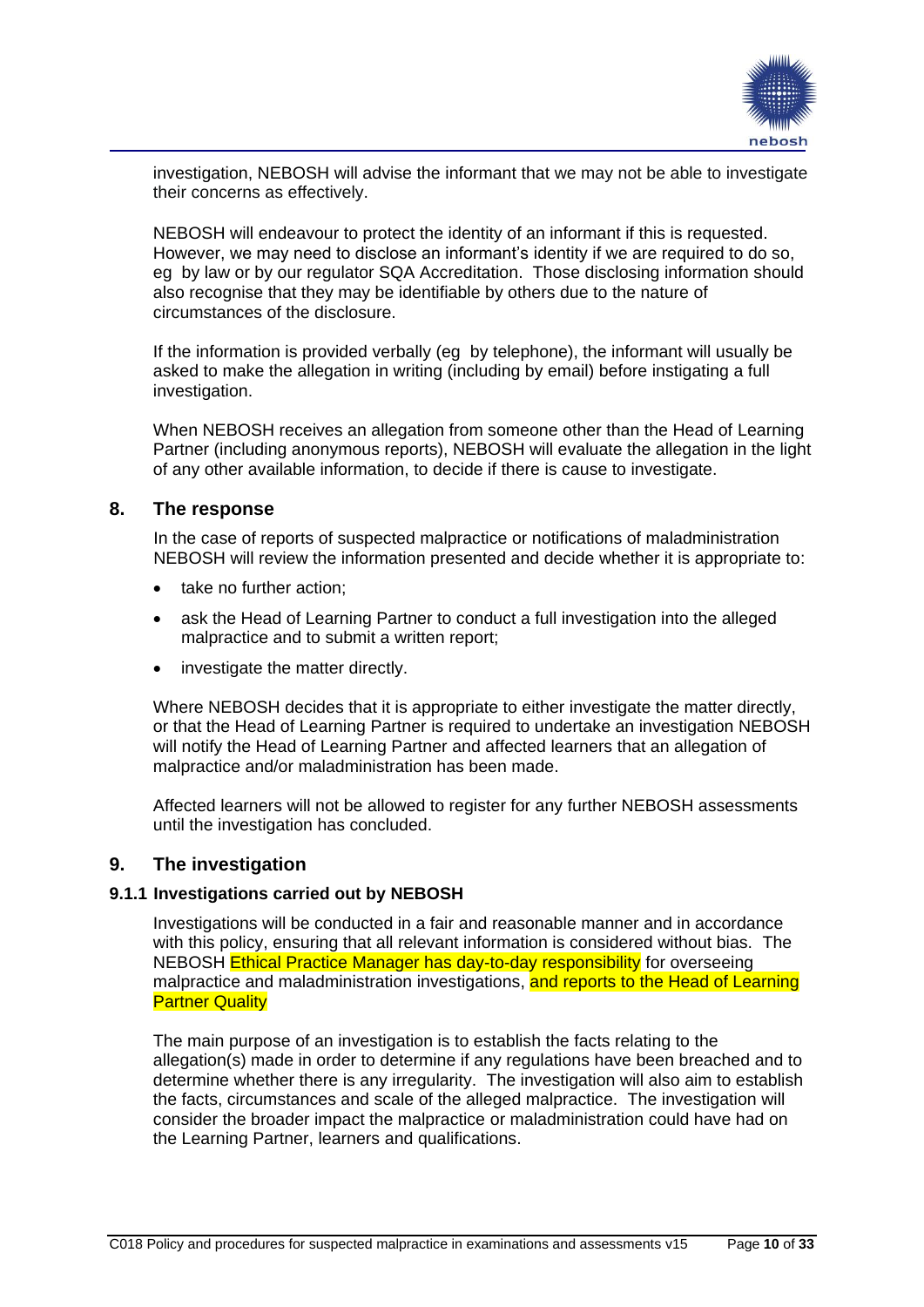

The investigation may also:

- identify the cause of the irregularities and those involved;
- identify and, if necessary, take action to minimise the risk to current learners;
- evaluate any action already taken by the Learning Partner;
- determine whether remedial action is required to reduce the risk to current learners and to preserve the integrity of the qualification;
- ascertain whether any action is required in respect of certificates already issued;
- obtain evidence to support any sanctions to be applied to the Learning Partner, and/or to members of staff;
- identify any patterns or trends;
- identify any changes to policy or procedure that need to be made by NEBOSH and/or the Learning Partner.

Once all relevant information has been received, NEBOSH will aim to complete investigations within 40 working days.

## <span id="page-10-0"></span>**9.1.2 Suspension of Accreditation**

During the investigation it may be necessary for NEBOSH to suspend accreditation until completion of the investigation. Circumstances that may lead to the suspension of a Learning Partner include, but are not limited to:

- evidence of a serious breach of security and/or evidence of a Learning Partner's member of staff or third party service provider being involved;
- evidence of malpractice that may compromise the integrity of any examinations or assessments managed by the Learning Partner;
- a failure to respond to any request(s) from NEBOSH during a malpractice or maladministration investigation;
- any material breach under the Learning Partner's Agreement:
- evidence of working with a banned organisation or individual, or any organisation appearing on the 'Unapproved agents' list circulated periodically to Learning Partners;
- Evidence of working with an organisation or individual suspected of committing malpractice.

On conclusion of the investigation the suspension will be reviewed.

Learning Partners may not make a formal appeal against a suspension of accreditation whilst an investigation is ongoing.

## <span id="page-10-1"></span>**9.1.3 Withholding of results or certificates during an investigation**

NEBOSH will withhold the issuing of results for the unit(s) under investigation until the conclusion of the investigation, or permanently, where the outcome of the investigation warrants it.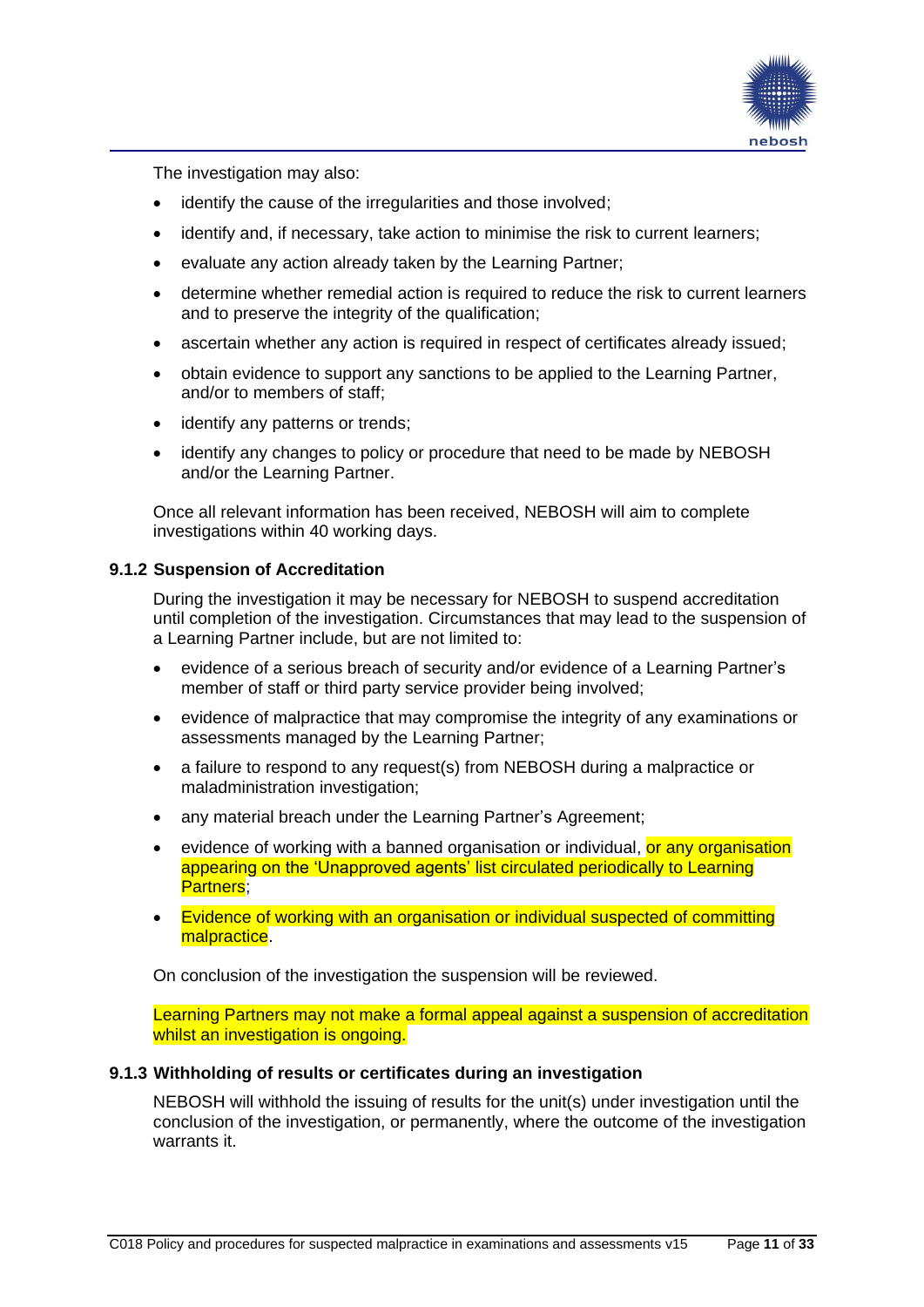

## <span id="page-11-0"></span>**9.1.4 Interviews**

If it is necessary for NEBOSH to interview a learner or any other persons during an investigation, those being interviewed will be permitted to have another individual of their choosing present. The person accompanying the interviewee should not take an active part in the interview, in particular they are **not** to answer questions on the interviewee's behalf.

If the individual being interviewed wishes to be accompanied by a solicitor, NEBOSH must be informed beforehand to give them the opportunity to be similarly supported.

Interviews may also be conducted over the telephone or video conferencing (eq Skype, MS Teams, Zoom). The individual being interviewed may also be requested to provide a written statement.

## <span id="page-11-1"></span>**9.2 Rights of the accused individuals**

When an incident of suspected malpractice is to be investigated by NEBOSH, an individual, whether a learner or a member of staff, accused of malpractice must:

- be informed (preferably in writing) of the allegation made against them;
- know what evidence there is to support that allegation;
- be advised to refer to this policy for further information about the process and the possible consequences should malpractice be proven.
- have the opportunity to consider their response to the allegations (if required);
- have an opportunity to submit a written statement;
- have an opportunity to seek advice (as necessary) and to provide a supplementary statement (if required);
- be informed of the applicable appeals procedure, should a decision be made against him or her.

The conduct of an accused learner or member of staff in other examinations or assessments should not normally be taken into account unless there is an established, clearly evidenced, repeated pattern of behaviour.

## <span id="page-11-2"></span>**10. The report**

After gathering evidence relating to a complaint or allegation of malpractice or maladministration, NEBOSH may produce a written report of the case summarising the findings and incorporating any pertinent evidence. In cases initiated by anti-plagiarism software individual reports will not normally be necessary, provided that a record is kept of the steps that have been taken during the investigation (which includes manual verification of any automated results and consideration of any responses received from the learner), and of the outcome.

A report will be prepared if a sanction against a Learning Partner is considered.

The report may include the following, as appropriate:

- a statement of the facts:
- an account of the circumstances of the alleged malpractice or maladministration;
- details of any investigations carried out by the Learning Partner/appointed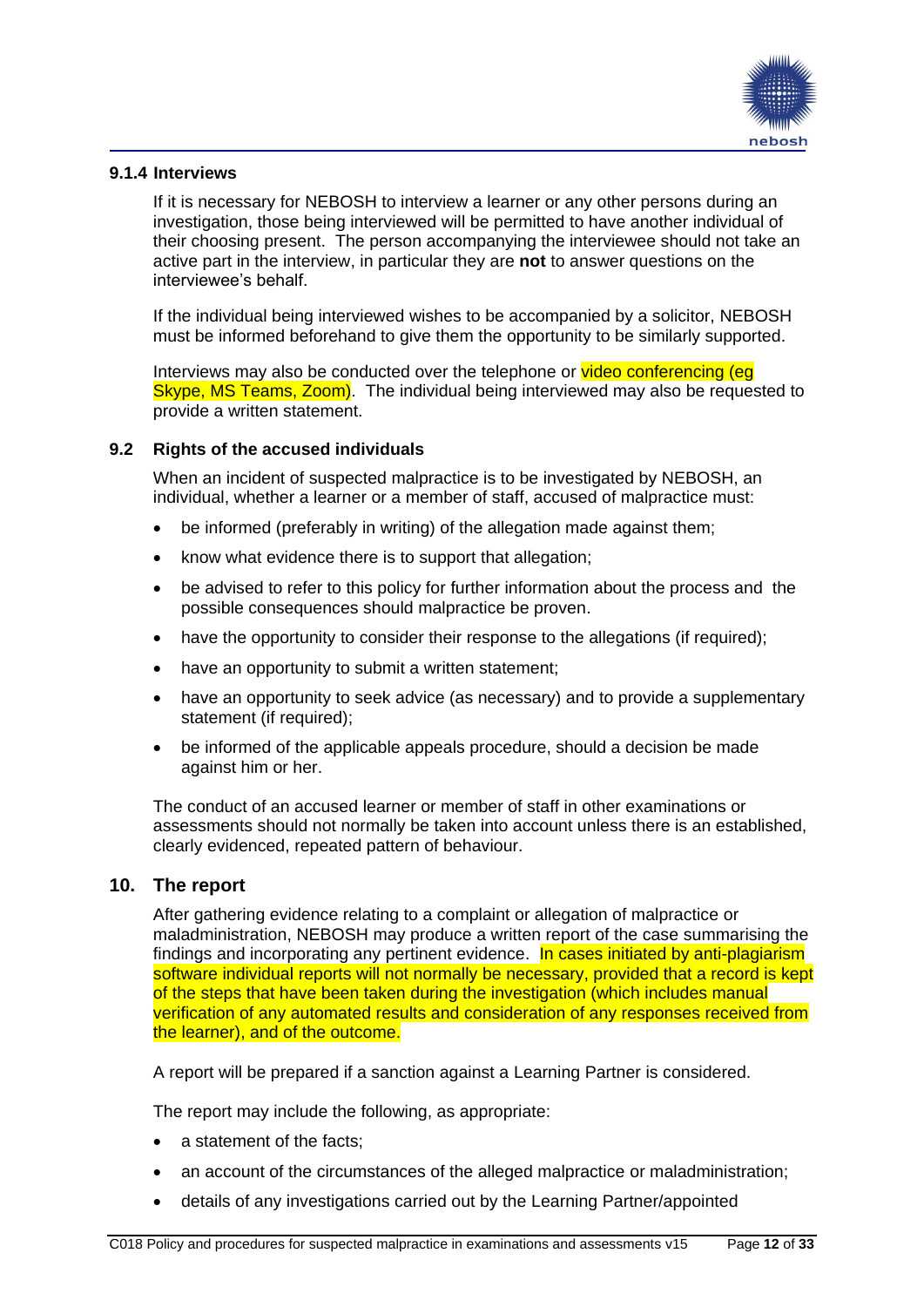

information gatherer if relevant;

- written statement(s) from the Invigilator(s), Assessor or other staff who are involved.
- written statement(s) from the learner(s):
- any mitigating or aggravating factors;
- seating plans;
- unauthorised material found in the examination room;
- any work of the learner(s) and any associated material that is relevant to the investigation;
- details of any actions to be taken by the Learning Partner to mitigate the impact of any malpractice or actions to be taken to avoid a recurrence;
- any other available information or documentation.

NEBOSH will not normally withhold from the Head of Learning Partner any evidence pertinent to cases of suspected malpractice. However, it may do so if deemed necessary and, in such cases, NEBOSH will provide summaries of evidence and a statement as to why the evidence itself cannot be presented in its original form.

## <span id="page-12-0"></span>**11. The decision**

## <span id="page-12-1"></span>**11.1 NEBOSH Ethical Practice Manager and Head of Learning Partner Quality**

The NEBOSH Ethical Practice Manager will oversee investigation decisions, with assistance from the Head of Learning Partner Quality as required. Such decisions will include, but are not limited to, investigations that are likely to result in the following outcomes:

- written warnings to learners or Learning Partners;
- loss of marks for a section of work and/or a unit;
- voiding of learner(s) results;
- debarring learner(s) from units and/or NEBOSH examinations and assessments for a period of time or permanently;
- suspension or permanent barring of Learning Partner members of staff;
- imposing a condition of accreditation (for example third party examination management).
- any of the sanctions and penalties described in Part 12 of this Policy, with the exception of those that can only be imposed by a Malpractice Review Panel.

## <span id="page-12-2"></span>**11.2 Malpractice Review Panel**

A Malpractice Review Panel may be convened when the outcome of an investigation is likely to result in:

- a Learning Partner being barred from future involvement with NEBOSH following a malpractice investigation(s);
- withdrawal of qualifications and/or parchments already awarded to learners;
- the permanent barring of a Head of Learning Partner from any future involvement with NEBOSH qualifications;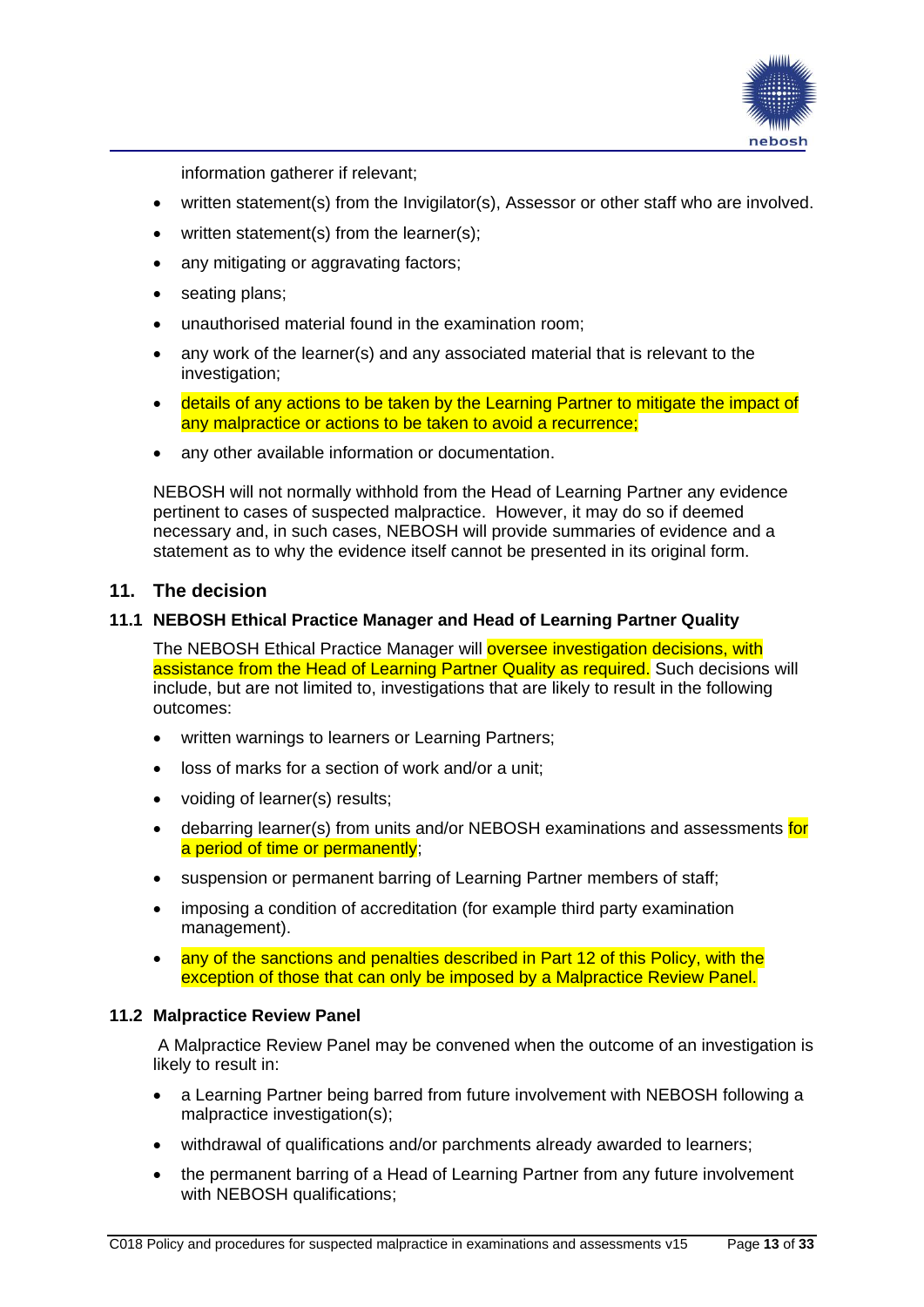

## • or if NEBOSH at its sole discretion believes that a case is so novel or so serious that a Panel is warranted.

## **11.2.1 Timescales for convening the Malpractice Review Panel**

A Malpractice Review Panel report will be completed within 15 working days of the conclusion of the investigation and (subject to redaction) will be forwarded to the Head of Learning Partner or learner to allow a response to be submitted for consideration by the Malpractice Review Panel.

In complex cases, for example where the Malpractice Review Panel are being asked to consider multiple malpractice investigation outcomes, NEBOSH will advise the Head of Learning Partner that the 15 working day period may be extended.

The Head of Learning Partner will be given 28 working days to respond to the Malpractice Review Panel report. The Malpractice Review Panel will be convened between 28 working days and 40 working days from the despatch of the report. The Malpractice Review Panel will only consider the information presented in the Malpractice Review Panel Report and the associated exhibits when making a decision, together with any responses from the subject(s) of the Panel

During the preparation of the report for the Malpractice Review Panel, the Ethical Practice Manager will identify any existing appeal requests from learners and determine whether the appeal(s) should be exhausted before the completed report is sent to the Head of Learning Partner. In such circumstances, the Head of Learning Partner will be notified.

## **11.2.2 Malpractice Review Panel membership**

The Malpractice Review Panel will consist of three members of the NEBOSH Leadership Team, one of whom will also act as Chair; plus the NEBOSH Head of Learning Partner Quality and any other person requested by the Chair. The Ethical Practice Manager may deputise for the Head of Learning Partner Quality in the event that the latter is unavailable.

The following applies to the activities of the Malpractice Review Panel (or to the personnel acting in this capacity):

- the work of the Malpractice Review Panel will be as Terms of Reference at Appendix 2;
- accused individuals, Heads of Learning Partners and their representatives are not entitled to be present at meetings of the Panel but will be informed when the Panel will convene and when they will be notified of the outcome.

#### <span id="page-13-0"></span>**11.3 Making the decision**

In making a decision, the Head of Learning Partner Quality/Ethical Practice Manager/Malpractice Review Panel will establish that correct procedures have been followed in the investigation of the case and that all individuals involved have been given the opportunity to make a written statement.

The Head of Learning Partner Quality/Ethical Practice Manager/Malpractice Review Panel will also:

• identify the requirements(s)/Learning Partner criteria that it is alleged has/have been compromised;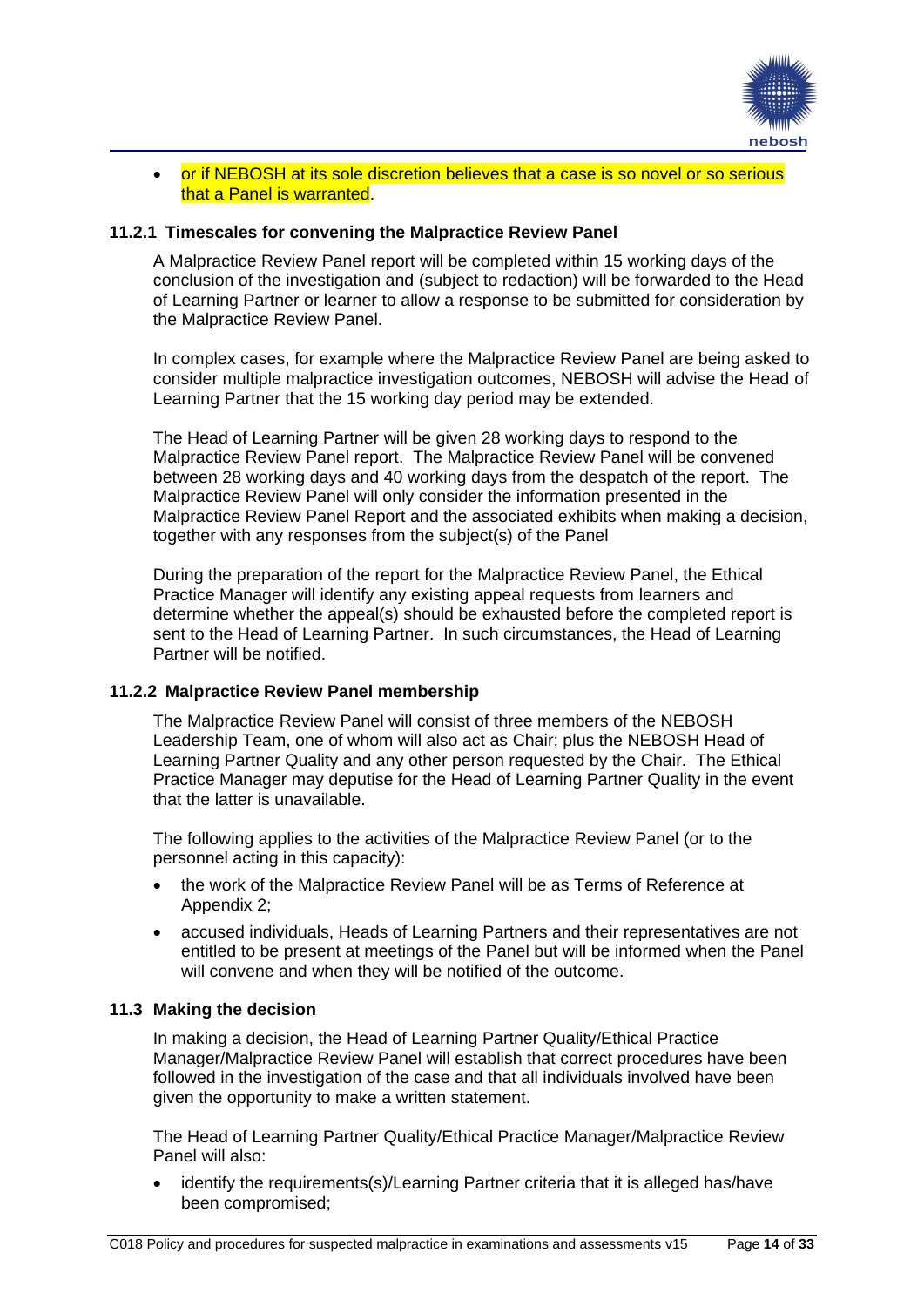

- consider the facts of the case based on the evidence presented to them;
- decide whether on the balance of probabilities malpractice has occurred;
- establish who is responsible if requirements have been compromised:
- determine an appropriate level of sanction or penalty;
- summarise their findings with reference to the evidence on which they based their decision.

The Head of Learning Partner Quality/Ethical Practice Manager/Malpractice Review Panel must be satisfied on the balance of probabilities that the allegation is substantiated. It is possible that the evidence in some cases may be inconclusive, but NEBOSH may make a decision in order to protect the integrity of the qualification for the majority.

## <span id="page-14-0"></span>**12. Sanctions and penalties**

## <span id="page-14-1"></span>**12.1 Imposition of sanctions and penalties**

NEBOSH will determine the application of sanctions and penalties according to the evidence presented, the nature and circumstances of the malpractice or maladministration and the type of qualification involved. Not all sanctions and penalties are applicable to every type of qualification or circumstance.

NEBOSH imposes sanctions and penalties on individuals and on Learning Partners found guilty of malpractice and/or maladministration in order to:

- minimise the risk to the integrity of examinations and assessments, both in the present and in the future;
- ensure that only those learners who have reached the required standard are awarded the qualification;
- maintain the confidence of the public in the delivery and awarding of qualifications;
- ensure as a minimum that there is nothing to gain from breaking the regulations and/or compromising standards;
- deter others from doing likewise.

NEBOSH will not apply sanctions and penalties to offences according to a fixed scale, but will allocate proportionate sanctions in order to reflect the particular circumstances of each case and any mitigating factors. NEBOSH reserves the right to apply sanctions and penalties flexibly, outside the defined ranges, if particular mitigating or aggravating circumstances are found to exist. Ignorance of the regulations will not, by itself, be considered a mitigating factor.

A permanent record will be kept of the effect of any sanctions or penalties on an individual's results.

NEBOSH may request Heads of Learning Partners to inform those individuals found guilty of malpractice that information may be passed on to other awarding bodies and other relevant bodies. This information will typically be the names and offences of those found guilty of breaching the published regulations.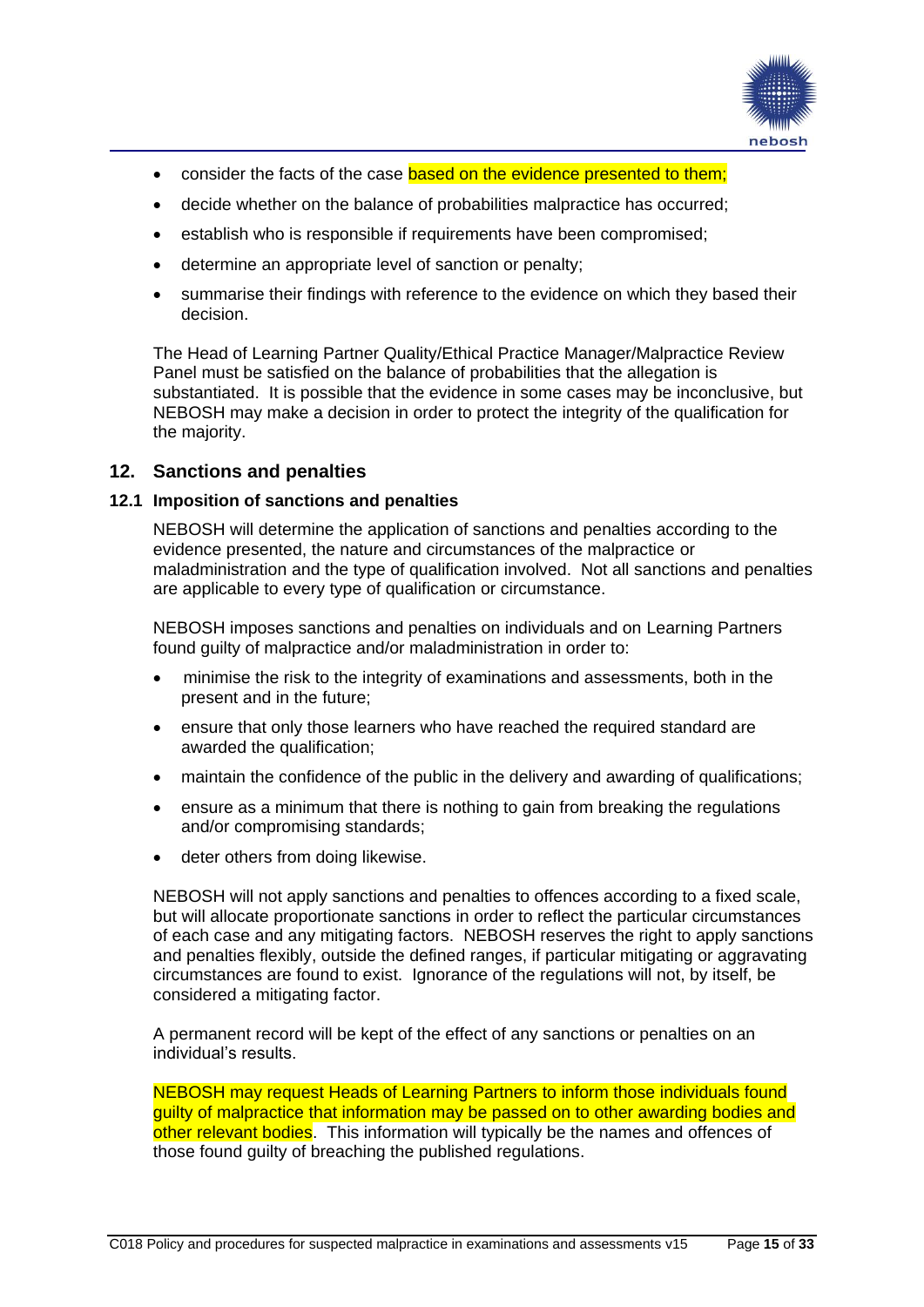

## <span id="page-15-0"></span>**12.2 Sanctions and penalties for Learning Partner staff malpractice or maladministration – individuals**

NEBOSH may report Learning Partner staff to their professional membership bodies if it considers that individuals have breached the codes of conduct or ethics of that body.

Penalties may be applied individually or in combination.

Where a member of staff or contractor has been found guilty of malpractice or maladministration, NEBOSH may impose the following sanctions or penalties:

## **Written warning**

Issue the member of staff with a written warning that if the offence is repeated within a set period of time, further specified sanctions will be applied.

## **Training**

Require the member of staff, as a condition of future involvement in its assessments, to undertake specific training or mentoring within a particular period of time and a review process at the end of the training.

## **Special conditions**

Impose special conditions on the future involvement in its examinations and/or assessments by the member of staff, whether this involves the internal assessment, the conduct, supervision or administration of its examinations and assessments.

## **Suspension**

Bar the member of staff from all involvement in the delivery or administration of its examinations and assessments for a set period of time or permanently.

These sanctions will be notified to the Head of Learning Partner who will be required to ensure that they are carried out.

The Head of Learning Partner should notify NEBOSH if a member of staff subject to a sanction moves to a different Learning Partner.

NEBOSH may, at its discretion, ask for monitoring activity to be undertaken, or a plan devised to provide assurance that sanctions against the Learning Partner staff are being appropriately applied. Such requirements are distinct and separate from the sanctions described in the section below.

## <span id="page-15-1"></span>**12.3 Sanctions for Learning Partner staff malpractice or maladministration – Learning Partner**

NEBOSH may inform other awarding bodies, professional bodies and the regulators when a malpractice investigation or a Malpractice Review Panel has concluded malpractice on the part of a Learning Partner.

NEBOSH may, at its discretion, impose the following sanctions against Learning Partners. These penalties may be applied individually or in combination.

## **Written warning**

A letter to the Head of Learning Partner advising of the breach (including the report)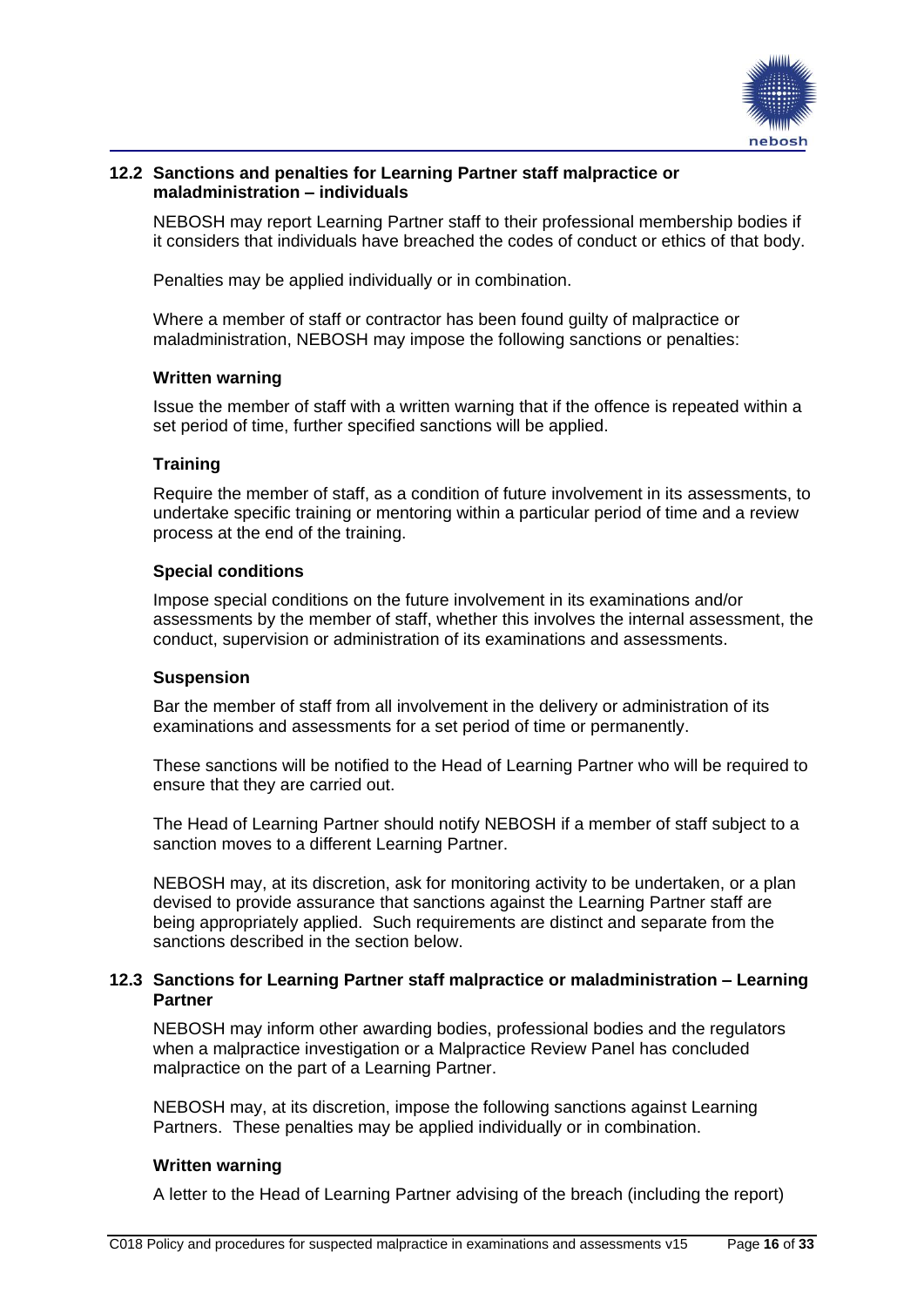

and advising of the further action that may be taken (including the application of penalties and special conditions) should there be a recurrence of this breach or subsequent breaches at the Learning Partner.

## **Review and report (Action plans)**

The Head of Learning Partner will be required to review procedures for the conduct or administration of a particular examination/assessment, or all examinations/ assessments in general, and to report back to NEBOSH by a set date on improvements implemented. Alternatively, an action plan will be agreed between NEBOSH and the Learning Partner and will need to be implemented as a condition of continuing to accept entries or registrations.

## **Additional monitoring or inspection**

NEBOSH may increase, at the Learning Partner's expense, the normal level of monitoring that takes place in relation to the qualification(s).

## **Management of examination materials by third parties/British Council**

NEBOSH may, for a period of time or permanently, or until a specific matter has been rectified, require a Learning Partner, at their expense, to use the British Council or other approved third party to manage examinations on their behalf.

## **Suspension of approval to offer examinations in languages other than English**

NEBOSH may, for a period of time or permanently, or until a specific matter has been rectified, withdraw approval for the Learning Partner to deliver qualifications in languages other than English.

## **Restrictions on the territories or jurisdictions in which a Learning Partner may operate**

If, for example, the detected malpractice has been found localised in one particular jurisdiction, the Learning Partner may be restricted from operating in that jurisdiction but allowed to continue working in other jurisdictions.

## **Suspension of learner registrations or entries**

NEBOSH may, for a period of time or permanently, or until a specific matter has been rectified, refuse to accept learner entries or registrations. This may be applied for selected units or qualifications or all units/qualifications.

## **Withdrawal of approval for a specific qualification(s)**

NEBOSH may withdraw the accreditation to deliver one or more qualifications.

## **Change of Learning Partner status**

NEBOSH may change the status of a Learning Partner for a period of time, or until a specific matter has been rectified. Following such a change, the Learning Partner may be required to reapply for its original status.

## **Withdrawal of accreditation**

NEBOSH may withdraw recognition or approval. This means that the Learning Partner will not be able to deliver or offer NEBOSH qualifications. Withdrawal of accreditation under the relevant clause of the Learning Partner's Agreement with NEBOSH cannot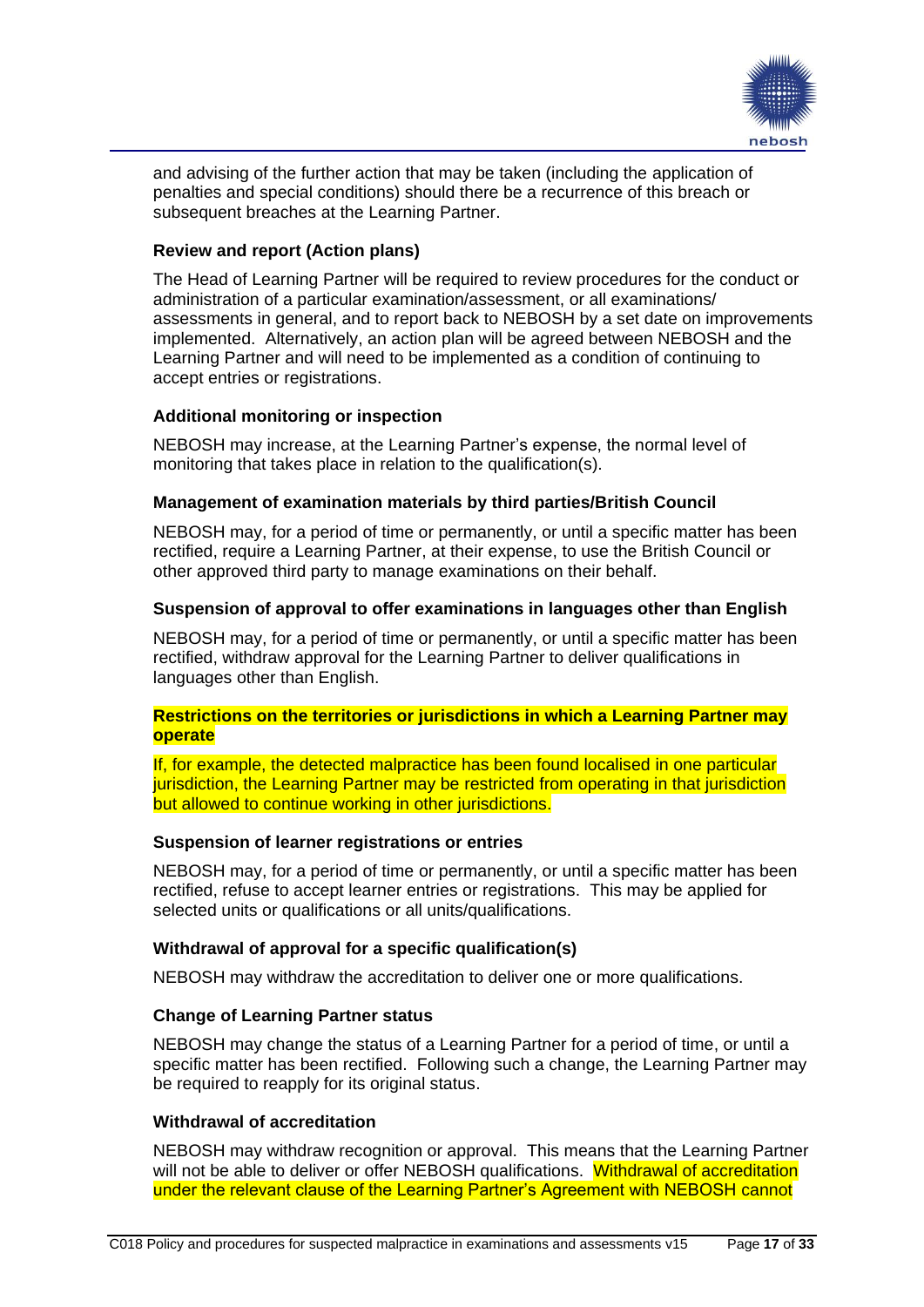

#### be appealed by the Learning Partner.

If a Learning Partner is permanently barred from involvement in NEBOSH activities following a Malpractice Review Panel, their name may be added to the list of 'Organisations that have had their accreditation removed' and/or the list of 'Unapproved agents' that is available to all Learning Partners.

If a Learning Partner's accreditation lapses whilst an investigation is being carried out, NEBOSH may decline to invite that Learning Partner to apply for a further period of accreditation.

Any expense incurred in ensuring compliance with the penalties and/or special conditions must be borne by the Learning Partner.

If the Head of Learning Partner leaves while the Learning Partner is subject to any sanctions or special measures, NEBOSH will, if approached to do so, review the need for the continuation of these measures with the new Head of Learning Partner and any new Learning Partner the Head of Learning Partner is associated with.

Other awarding organisations may be informed of any withdrawals and/or bans.

## <span id="page-17-0"></span>**12.4 Sanctions and penalties for learner malpractice**

These penalties may be applied individually or in combination.

NEBOSH will endeavour to protect learners who, through no fault of their own, are affected by a malpractice incident. However, results may not be issued if the case is inconclusive; that is, there is evidence of malpractice but it cannot be proven who was to blame; or if the case so damages the integrity of the examination(s) and/or assessment that NEBOSH considers it unsafe to award marks and/or qualifications.

In cases where it is not reasonable or possible to determine responsibility for malpractice, and where it is clear that the integrity of the examination or assessment has been impaired in respect of an individual or individuals, NEBOSH may decide not to accept the work submitted or undertaken for assessment, or may decide it would be unsafe to award marks and/or qualifications. In these cases the learner(s) may retake the examination or assessment at the next opportunity.

NEBOSH may, at its discretion, impose the following sanctions against learners.

#### **Written warning**

The learner is issued with a warning that if the offence is repeated, further specified sanctions will be applied.

## **Loss of marks for a section**

The learner loses all marks gained for a discrete section of the work. A section may be part of a unit.

#### **Void the results**

The learner's results for the unit(s) will be declared void.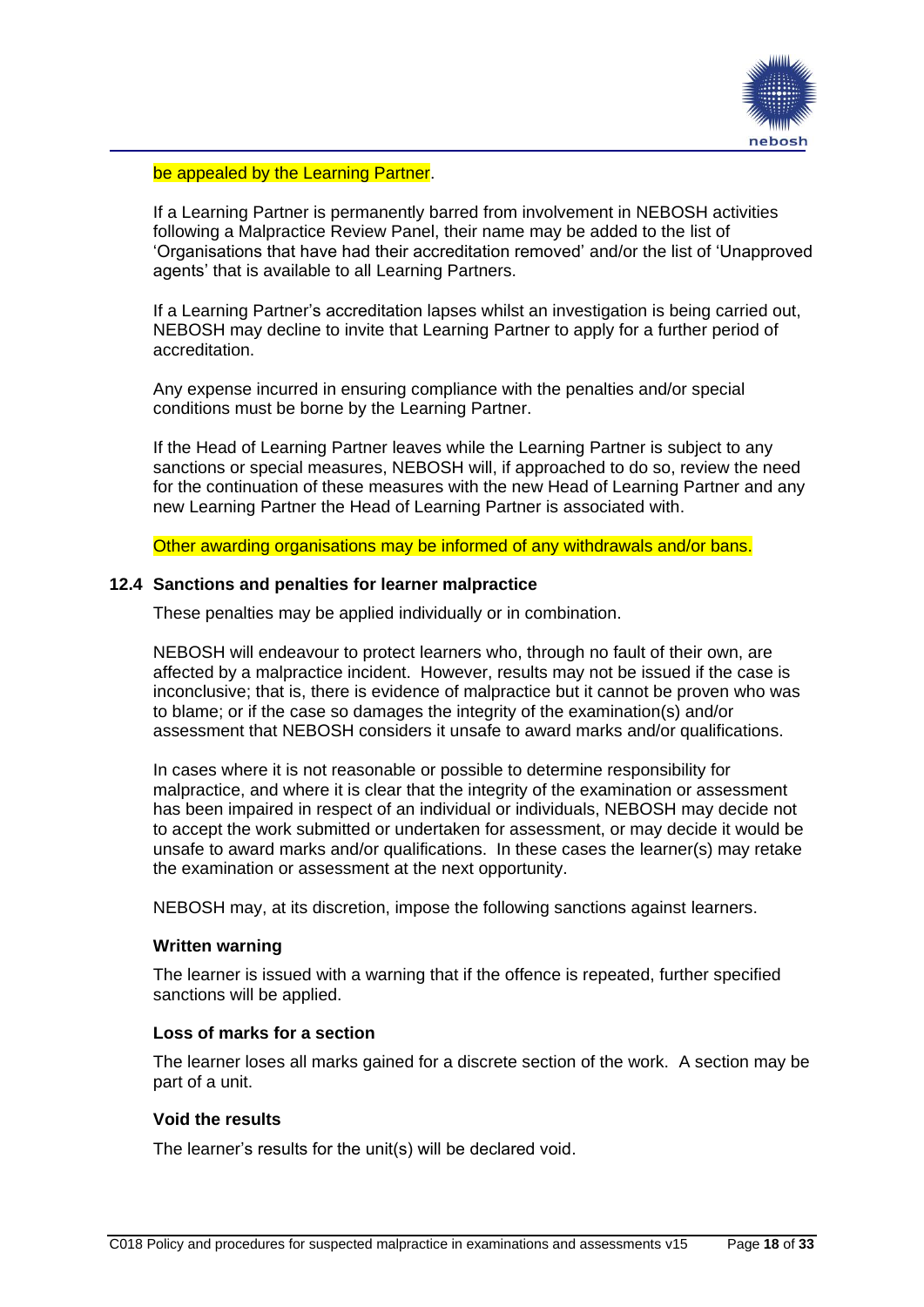

## **Disqualification from all units in one or more qualifications**

The learner is disqualified from all units in a qualification or qualifications.

## **Learner debarred**

The learner is barred from entering one or more examinations for a set period of time or permanently. This penalty is applied in conjunction with any of the other penalties above, if the circumstances warrant it.

Unless a penalty is accompanied by a bar on future entry, all learners penalised by loss of marks or disqualification, may retake the unit(s) or qualification(s) affected at the next assessment opportunity if the specification permits this.

## <span id="page-18-0"></span>**12.5 Recall of invalid unit certificates and/or qualification parchments**

If malpractice comes to light after unit certificates and/or qualification parchments have been issued, and/or there is evidence that unit certificates and/or qualification parchments are invalid, NEBOSH may do the following:

- follow the principle of seeking to protect the interests of learners, in so far as is reasonable and possible in the circumstances;
- contact the learners involved and notify them of the status of their unit certificates and/or qualification parchments and of any arrangements for reassessment;
- ensure that the original unit certificates and/or qualification parchments are cancelled on the appropriate NEBOSH database to ensure that duplicates cannot be issued; and, with applicable certificates, that the QR code is deactivated.

When the affected unit certificates or parchments relate to a regulated qualification sat in the UK, the regulatory authorities will be informed of the details of the invalidated unit certificates and/or qualification parchments and, where appropriate, make the information available to public funding bodies.

NEBOSH may, at its discretion, inform membership bodies (eg IOSH) for whom the unit certificates and/or qualification parchments fulfil(s) requirements for membership or certification.

# <span id="page-18-1"></span>**13. Communicating decisions**

Heads of Learning Partners and learners will be informed of decisions in writing as soon as possible after decisions are made and, with the aim that all outcomes are communicated within 5 working days. In cases of Learning Partner staff malpractice, it is the responsibility of the Head of Learning Partner to communicate the decision to the individuals concerned and to pass on warnings in cases where this is indicated. NEBOSH may also write directly to staff members at our discretion, for example, in situations when they no longer work for that Learning Partner.

NEBOSH will forward written notification for learners to the Head of Learning Partner to communicate to the individuals concerned where it is not possible for NEBOSH to contact the learner(s) directly.

For allegations of malpractice that involve fraud or a serious breach of examination security, NEBOSH will determine whether the matter should be reported to the regulators and/or the police who may also investigate the matter.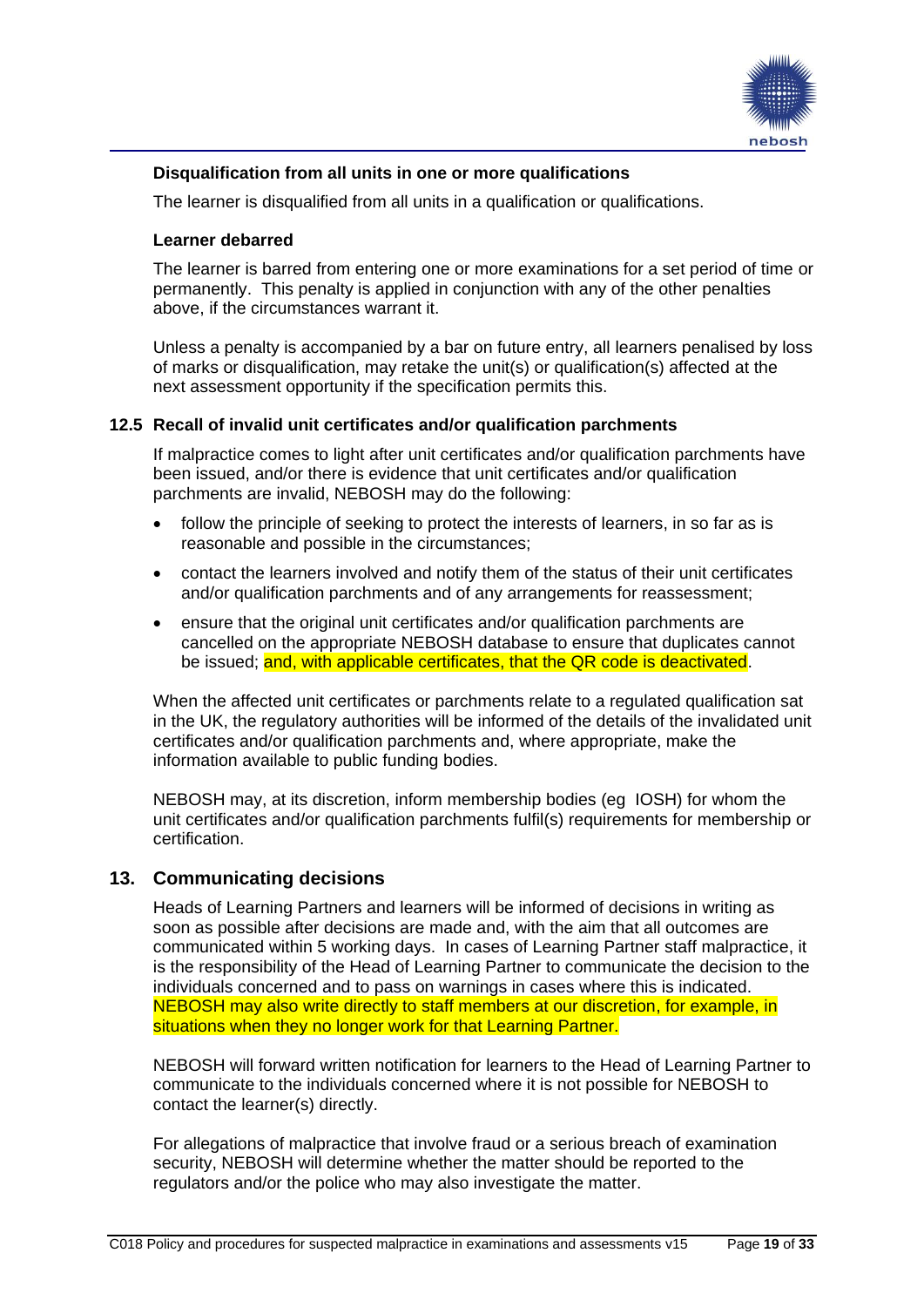

# <span id="page-19-0"></span>**14. Appeals**

Appeals may be made against decisions, penalties and sanctions arising from a malpractice or maladministration investigation or a malpractice investigation decision.

There are two stages to the appeals process, Stage 1 consists of a review of the case by NEBOSH; Stage 2 consists of consideration of the case by a panel, which will include an independent member.

**Note**: A Learning Partner may not appeal against withdrawal of accreditation under the relevant clause of the Learning Partner's Agreement with NEBOSH.

## <span id="page-19-1"></span>**14.1 Grounds for an Appeal**

When making an appeal, the learner, individual, or Learning Partner should outline the grounds for the appeal and if possible supply supporting evidence; which may include:

- a reasonable belief that the case was not dealt with in accordance with the policy and procedures;
- a reasonable belief that the evidence has been misinterpreted:
- further evidence coming to light that changes the basis of the decision;
- a reasonable belief that the outcome is not in line with the guidelines or procedure.

It should also be noted that in cases where learners' results have been affected due to breaches by Learning Partners and/or their staff, learners' appeals must establish the grounds for the appeal as above, ie declaration of individual compliance with regulations cannot constitute grounds for appeal.

#### <span id="page-19-2"></span>**14.2 Application for an Appeal**

The appeal must be made within 14 days of the date of issue of the outcome of the malpractice investigation or in the case of a Stage 2 Appeal, within 14 days of the issues of the outcome of the Stage 1 Appeal.

To submit a **Stage 1 Appeal**, please email [malpracticeappeals@nebosh.org.uk,](mailto:malpracticeappeals@nebosh.org.uk) and include in the subject 'Stage 1 Appeal' and the malpractice investigation reference. You must also include your name and learner number in the body of the email. The relevant appeal fee must be paid within the 14 day period or the appeal will not be heard.

To submit a **Stage 2 Appeal**, please email to [executive@nebosh.org.uk](mailto:executive@nebosh.org.uk)

Alternatively, you can write us at the following address:

**Director of Governance and Risk** (Malpractice Appeals) **NEBOSH** Dominus Way Meridian Business Park Leicester LE19 1QW

The following must be included:

the current fee;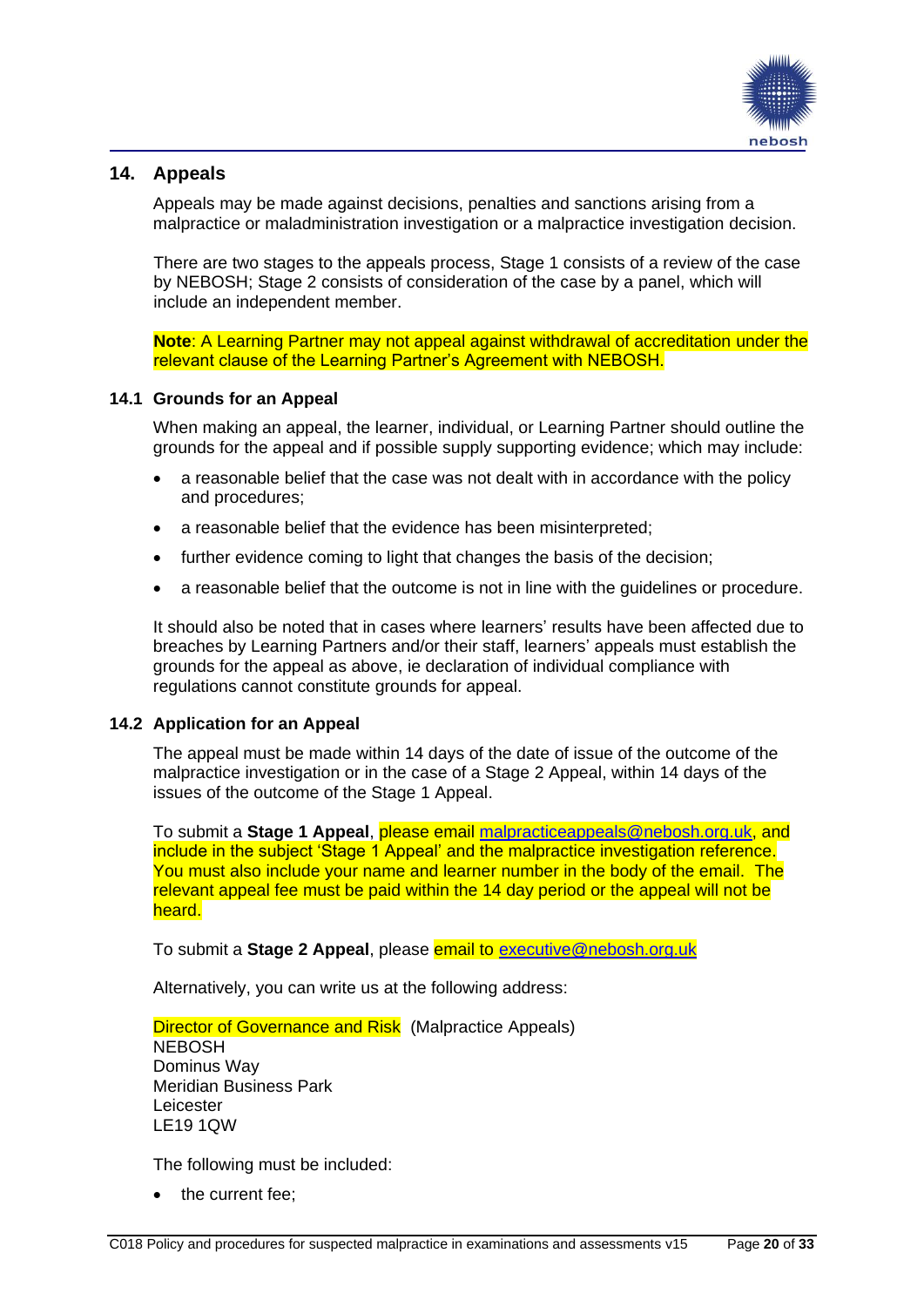

- person making the appeal;
- NEBOSH student number (if appropriate);
- Learning Partner name;
- assessment name and date (found on the learner **assessment registration** confirmation (ARC), where applicable);
- grounds for the appeal (see above) and any supporting evidence where applicable.

NEBOSH will acknowledge the request within 5 working days of receipt of payment.

## <span id="page-20-0"></span>**14.3 Cost**

The Appeal fee covers the administrative costs of the investigation.

For the cost of submitting either a Stage 1 or Stage 2 Appeal, please see the current NEBOSH Fees List available from the NEBOSH website: [www.nebosh.org.uk.](http://www.nebosh.org.uk/) For details of how to make a payment contact NEBOSH using the [Contact us](https://www.nebosh.org.uk/useful-links/contact-us/) form on the website.

## <span id="page-20-1"></span>**14.4 Stage 1 Appeal**

#### **14.4.1 Procedure**

A Stage 1 Appeal consists of an investigation of the case by a senior NEBOSH Officer who has not had any previous involvement with the matter. The person conducting the appeal must not have been a member of the Malpractice Review Panel (if convened). The investigation will take into account the written submission of the appellant and focus on whether:

- NEBOSH used procedures that were consistent with the regulatory criteria;
- NEBOSH applied procedures properly and fairly in arriving at judgements.

The investigation is **not** concerned with making judgements about a learner's work and does **not** include further re-marking of learner scripts. However, further re-marking can be ordered if the investigation finds procedures have not been satisfactorily followed.

The appeal will either be rejected or upheld. If the appeal is upheld, any necessary further work on the learners' scripts or results will be undertaken.

The appellant will receive written confirmation of the outcome within 15 working days of the Stage 1 Appeal payment being received.

## **14.4.2 Outcomes**

If the Stage 1 Appeal investigation recommends that the original malpractice investigation outcome (sanctions, penalties) was not appropriate and should not be applied:

- appeal fees will be refunded to the learner or Learning Partner (as appropriate). Any relevant re-registration fee already paid by the learner will also be refunded;
- if the outcome requires the issue of unit certificates or re-issue of a qualification parchment, this will be done free of charge.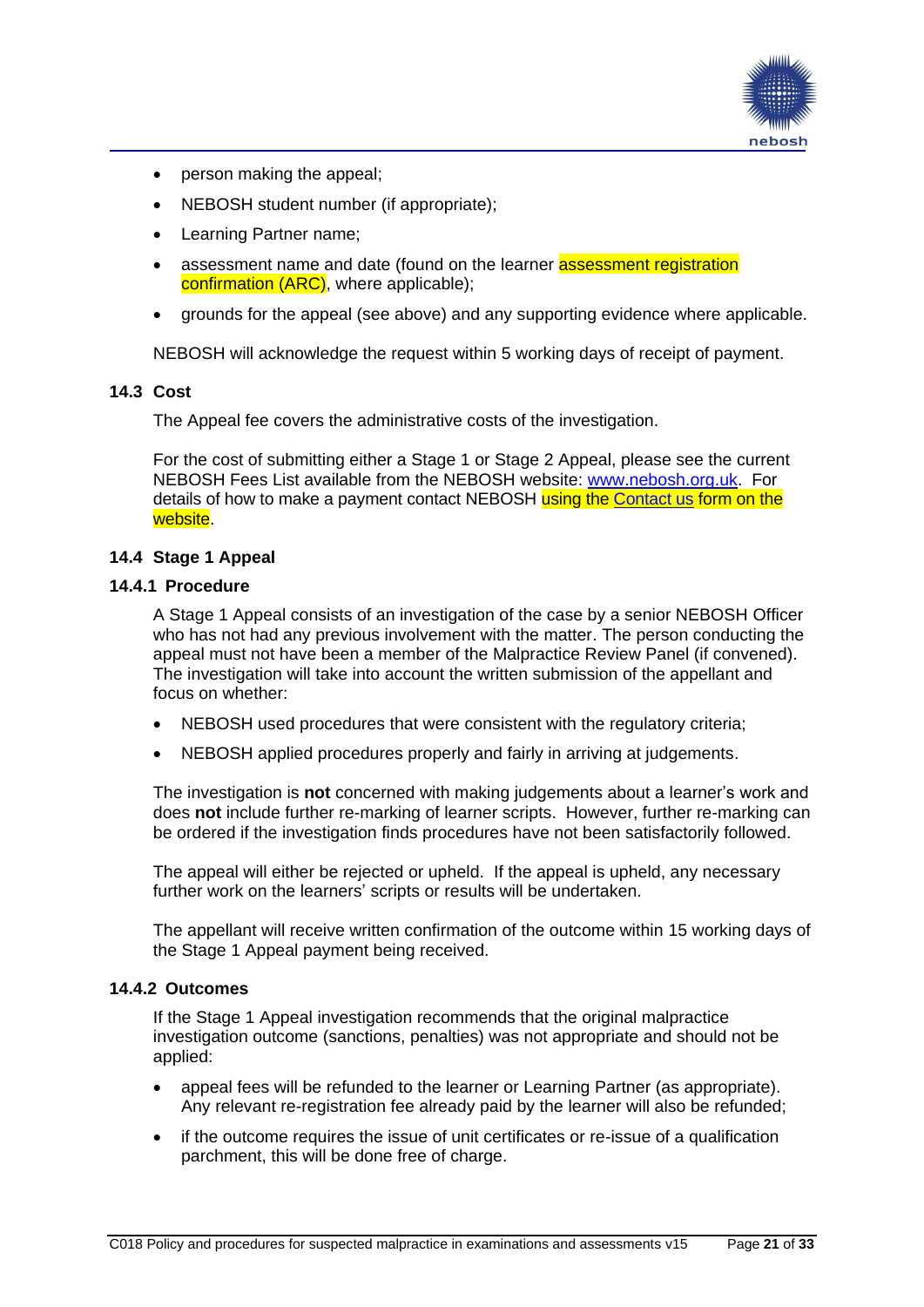

If an appellant remains dissatisfied after a Stage 1 Appeal they may proceed to Stage 2.

## <span id="page-21-0"></span>**14.5 Stage 2 Appeal**

## **14.5.1 Procedures**

The Stage 2 Appeals process is designed to ensure that the appellant has a formal opportunity to have their case heard by a panel which will include one independent person. The independent panel member must not have been involved with NEBOSH for the past five years.

## **14.5.2 Before the Appeal Panel meeting**

The appellant will be informed of the date that the appeal will be heard at the earliest opportunity, subject to availability of the panel.

The appellant will receive written confirmation of the outcome within 10 working days of the Stage 2 Appeal hearing. The report compiled as a result of the Stage 2 Appeal will be made available within a further 10 working days. The Stage 2 Appeals Process is detailed in Appendix 3.

## **14.5.3 Outcomes**

If the Stage 2 Appeal report recommends that the original sanctions or penalties imposed by NEBOSH were not appropriate and should not be applied:

- appeal fees will be refunded to the appellant (as appropriate);
- the sanctions or penalties imposed by NEBOSH will be removed.

## <span id="page-21-1"></span>**14.6 Unresolved Appeals**

If following the outcome of a Stage 2 appeal, the appellant remains dissatisfied, and where the relevant NEBOSH qualification is accredited by SQA Accreditation *and* was sat within the UK, they may complain to SQA Accreditation: [http://accreditation.sqa.org.uk/accreditation/home.](http://accreditation.sqa.org.uk/accreditation/home)

It should be noted that SQA Accreditation will check that NEBOSH followed its own procedure. SQA Accreditation will not overturn the original assessment decision.

A list of NEBOSH qualifications accredited by SQA Accreditation can be found here: [http://accreditation.sqa.org.uk/accreditation/Qualifications/Accreditation\\_Qualification\\_S](http://accreditation.sqa.org.uk/accreditation/Qualifications/Accreditation_Qualification_Search) [earch](http://accreditation.sqa.org.uk/accreditation/Qualifications/Accreditation_Qualification_Search)

**NB: Complaints relating to qualifications not accredited by SQA Accreditation or cases where the NEBOSH qualification has been assessed outside the UK, may not be submitted for SQA Accreditation review.**

Details of the application process may be found at the SQA Accreditation website. At the time of writing this is<http://accreditation.sqa.org.uk/accreditation/home>

Costs, procedures and outcomes will be communicated by SQA Accreditation following receipt of the application for regulatory review.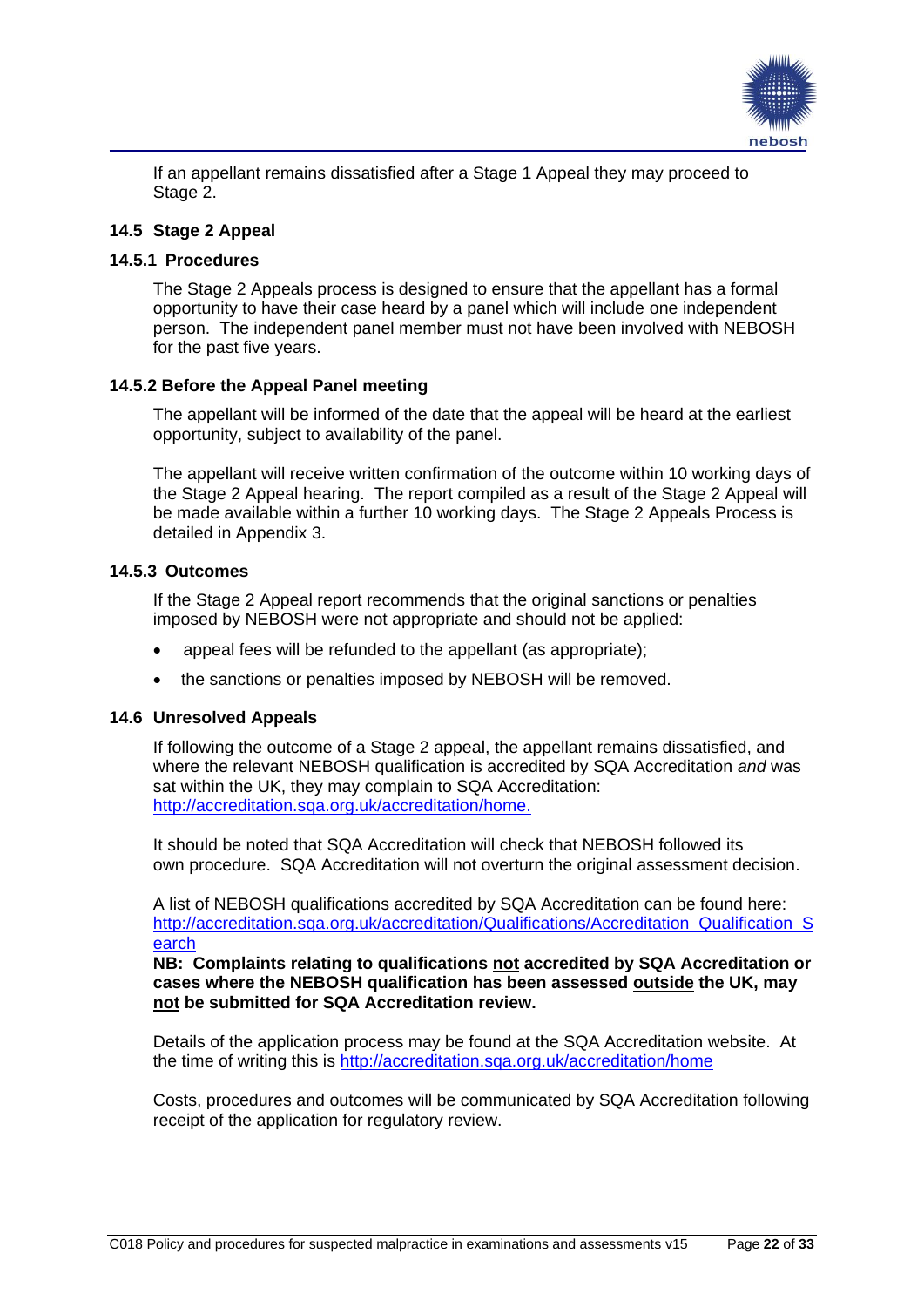

# <span id="page-22-0"></span>**15. Document control**

| <b>Document reference:</b> | C018                                             |
|----------------------------|--------------------------------------------------|
| Unit:                      | <b>Deliver and Improve</b>                       |
| Area:                      | <b>Learning Partner Quality/Ethical Practice</b> |
| Version:                   | v15                                              |
| <b>Effective from:</b>     | November 2021                                    |
| <b>Review date:</b>        | November 2022                                    |
| <b>Contact:</b>            | <b>Head of Learning Partner Quality</b>          |
| <b>Owner:</b>              | <b>Chief Operating Officer</b>                   |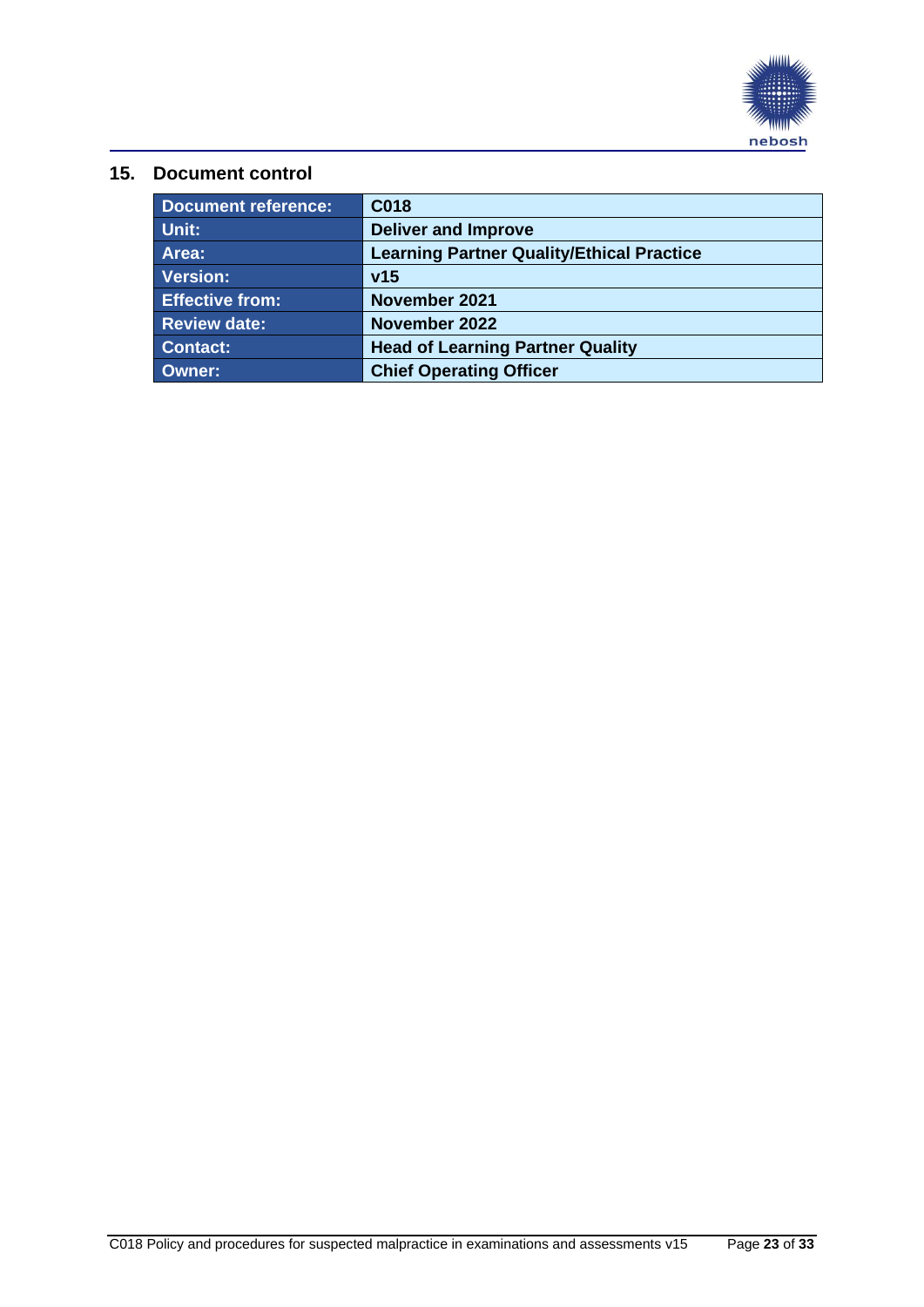

# <span id="page-23-0"></span>**Appendix 1: Examples of malpractice**

The following are examples of malpractice. This is not an exhaustive list and as such does not limit the scope of the definitions set out earlier in this document. Other instances of malpractice may be identified and considered by NEBOSH at its discretion.

## **Part 1 Learning Partner malpractice**

#### **Breach of security**

Any act which breaks the confidentiality of question papers or materials or the confidentiality of learners' scripts.

It could involve:

- acting in any way that breaches, or facilitates the breaching of, the prescribed conditions for open book examinations/digital assessments or remote-proctored examinations by learners:
- failing to keep examination material secure prior to an examination;
- discussing or otherwise revealing secure information in public (eg via social media or internet forums);
- moving the time or date of a fixed examination beyond the arrangements permitted by the regulations within the NEBOSH publication *Instructions for conducting examinations*. Conducting an examination before the published date constitutes Learning Partner staff malpractice and a clear breach of security;
- permitting, facilitating or obtaining unauthorised access to examination material prior to an examination;
- failing to return question papers after an examination; or delays to the return of question papers beyond what is permitted;
- tampering with learner scripts or controlled assessments after collection and before despatch to NEBOSH or Internal Assessor;
- promoting or posting links to any social media or messaging groups that offer to assist learners complete NEBOSH exams and assessments.

#### **Deception**

Any act of dishonesty in relation to any examination or assessment, including but not limited to:

- inventing or changing marks for internally assessed components where there is no actual evidence of the learners' achievement to justify the marks being given;
- entering fictitious learners for examinations or assessments, or otherwise subverting the assessment or certification process with the intention of financial gain (fraud);
- producing fictitious records of closing interviews or professional discussions.

#### **Improper assistance to learners**

Giving assistance beyond that permitted by the specification to a learner or group of learners that results in a potential or actual advantage in an examination or assessment.

For example: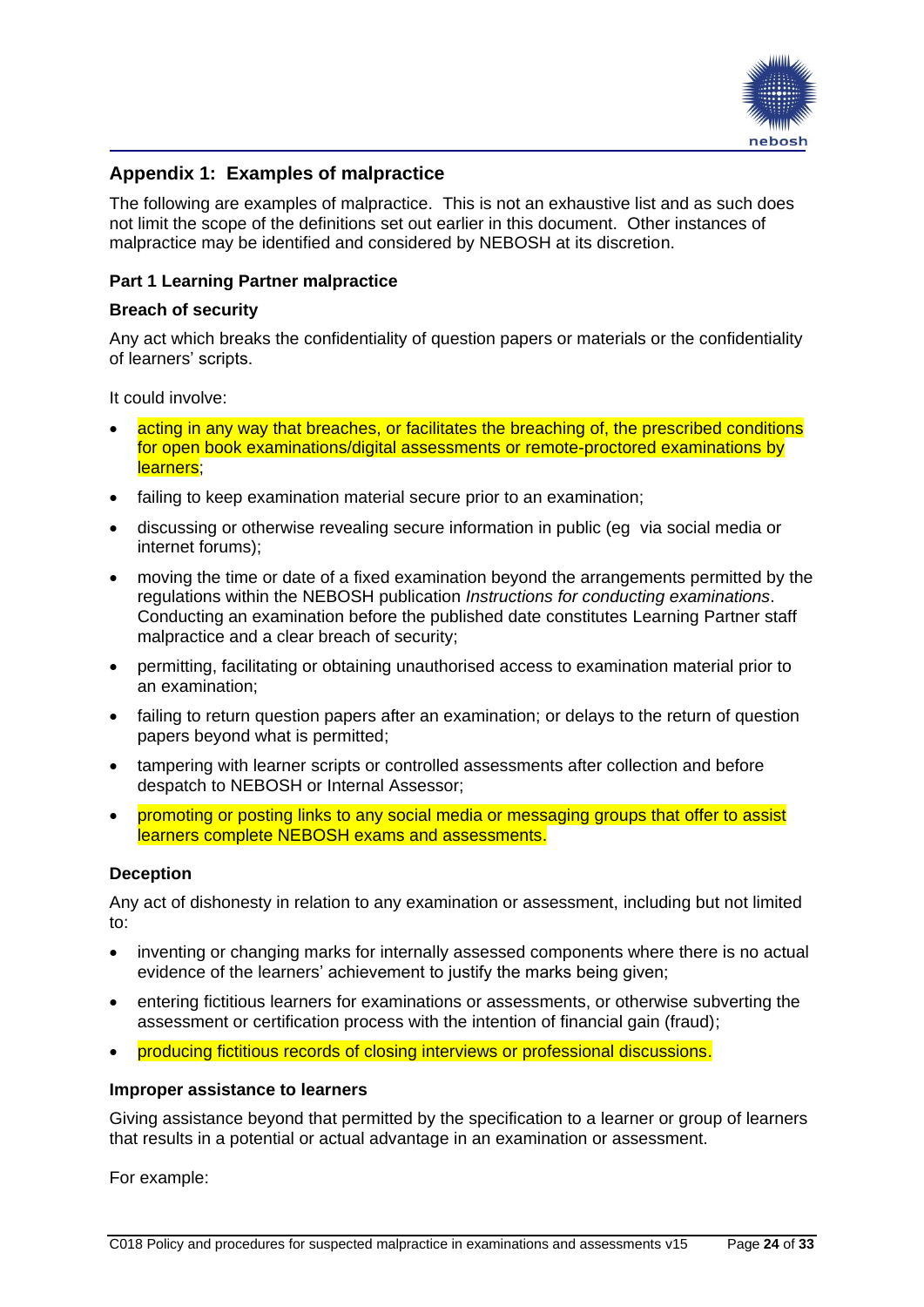

- assisting learners in the production of controlled assessments, or evidence of achievement, beyond that permitted by the regulations;
- assisting learners during an open book examination/digital assessment period, including, but not limited to, providing sample answers or answer 'keys', sharing information or engaging with learners on social media or messaging applications, or making any contact with learners in connection with the content of the examination paper.
- sharing or lending learners' controlled assessments with other learners in a way that allows malpractice to take place;
- assisting or prompting learners with the production of answers;
- giving learners advance notice of closing interview questions;
- permitting learners in an examination to access prohibited materials. For example, dictionaries (where prohibited), programmable calculators, electronic devices, mobile phones, smartwatches, etc;
- assisting learners granted the use of a **Communication Professional**, a Language Modifier, a Practical Assistant, a Prompter, a Reader, a Scribe or a Sign Language Interpreter beyond that permitted by the regulations.

## **Failure to co-operate with an investigation**

For example:

- failure to make available information reasonably requested by NEBOSH in the course of the investigation, or in the course of deciding whether an investigation is necessary;
- failure to investigate on request in accordance with NEBOSH's instructions or advice;
- failure to investigate or provide information according to agreed deadlines;
- failure to report all suspicions of malpractice;
- failure to respond to communications from NEBOSH
- failure to relay information to learners when specifically requested to do so by NEBOSH.

#### **Maladministration**

Failure to adhere to the regulations regarding the conduct of controlled assessments and examinations, or malpractice in the conduct of the examinations/assessments and/or the handling of question papers, learner scripts, marks sheets, cumulative assessment records, results and certificate claim forms, etc.

For example:

- inappropriate members of staff assessing learners for access arrangements where learners do not meet the criteria as detailed by the NEBOSH regulations;
- failure to comply with NEBOSH's *Procedures for Administering NEBOSH Qualifications* in relation to checking learners' identities;
- failure to use current criteria and/or documentation for assessments;
- failure to train invigilators adequately, leading to non-compliance with NEBOSH regulations;
- failing to issue to learners the appropriate notices and warnings;
- failure to inform NEBOSH of alternative sites for examinations;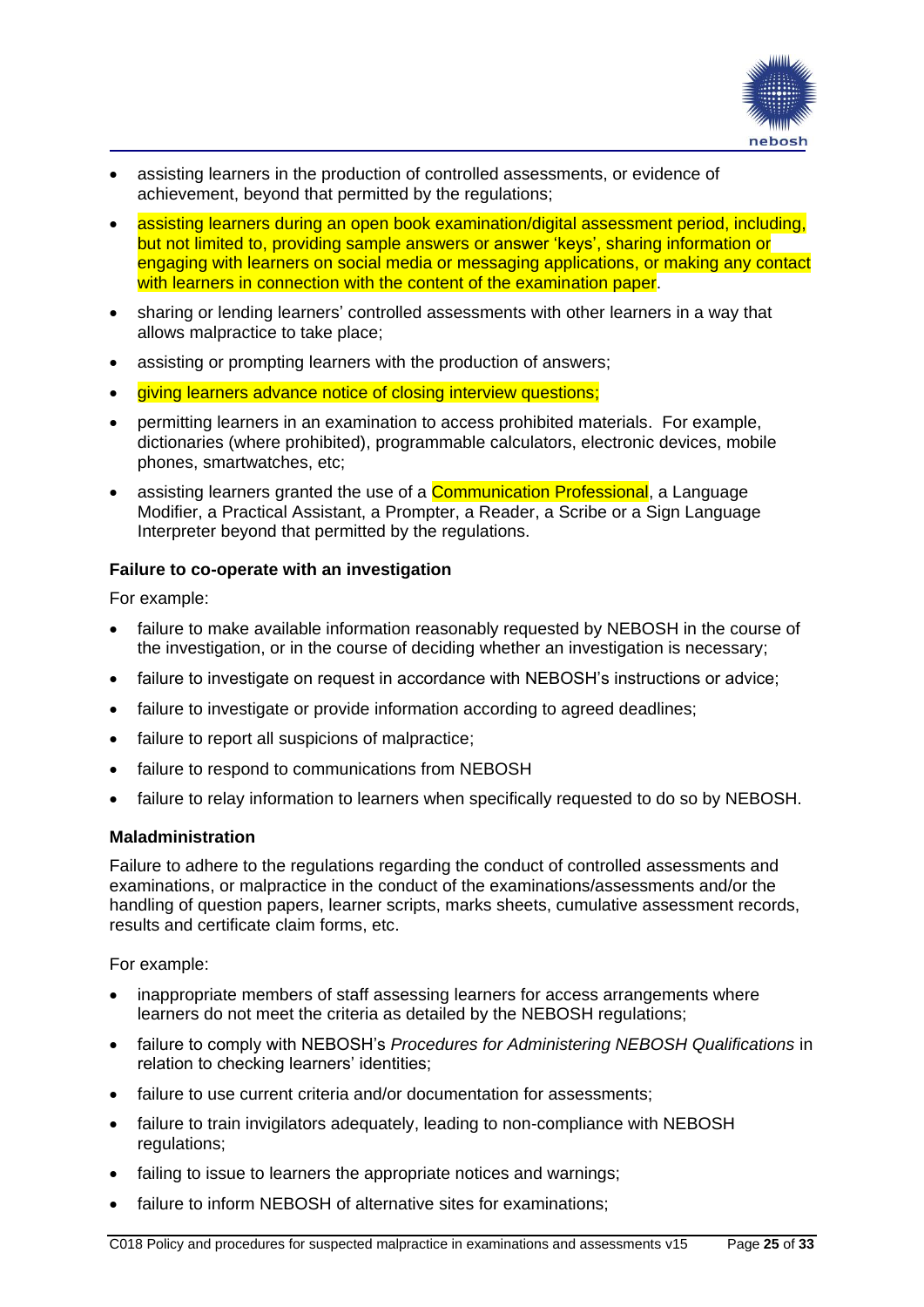

- not ensuring that the examination venue conforms to NEBOSH requirements;
- the introduction of unauthorised material into the examination room, either during or prior to the examination (NB: this precludes the use of the examination room to coach learners or give subject-specific presentations, including PowerPoint presentations, prior to the start of the examination);
- failing to ensure that watches are placed out of the reach of learners and failing to remind learners that any mobile phones, smartwatches or other unauthorised items found in their possession must be handed to the Invigilator prior to the examination starting;
- failure to invigilate in accordance with the NEBOSH publication *Instructions for Conducting Examinations*;
- failure to keep accurate records in relation to very late arrivals:
- failure to keep accurate and up-to-date records in respect of access arrangements that have been processed electronically using the access arrangements online system;
- granting access arrangements to learners who do not meet the requirements of the NEBOSH publication *Policy and procedures for access arrangements, reasonable adjustments and special consideration*;
- granting access arrangements to learners where prior approval has not been obtained from NEBOSH;
- failing to retain learners' controlled assessments in secure conditions after the authentication statements have been signed;
- failing to maintain the security of learner scripts prior to despatch to NEBOSH or Internal Assessor;
- failing to despatch examination scripts or assessments to NEBOSH, Examiners or Moderators in a timely way;
- failing to report an instance of suspected malpractice in examinations or assessments to NEBOSH as soon as possible after such an instance occurs or is discovered;
- failing to conduct a thorough investigation into suspected examination or assessment malpractice when asked to do so by NEBOSH;
- the inappropriate retention or destruction of certificates;
- misuse of assessments, including inappropriate adjustments to assessment decisions;
- insecure storage of assessment instruments and marking guidance;
- failure to comply with requirements for accurate and safe retention of learner evidence, assessment and internal verification;
- failure to comply with NEBOSH requirements for managing and transferring accurate learner data;
- excessive direction from Internal Assessors:
- failure to keep accurate records of closing interviews and/or professional discussions.

## **Part 2 Learner malpractice**

For example:

- the alteration or falsification of any document issued by NEBOSH, including certificates;
- a breach of the instructions or advice of an invigilator, supervisor or NEBOSH in relation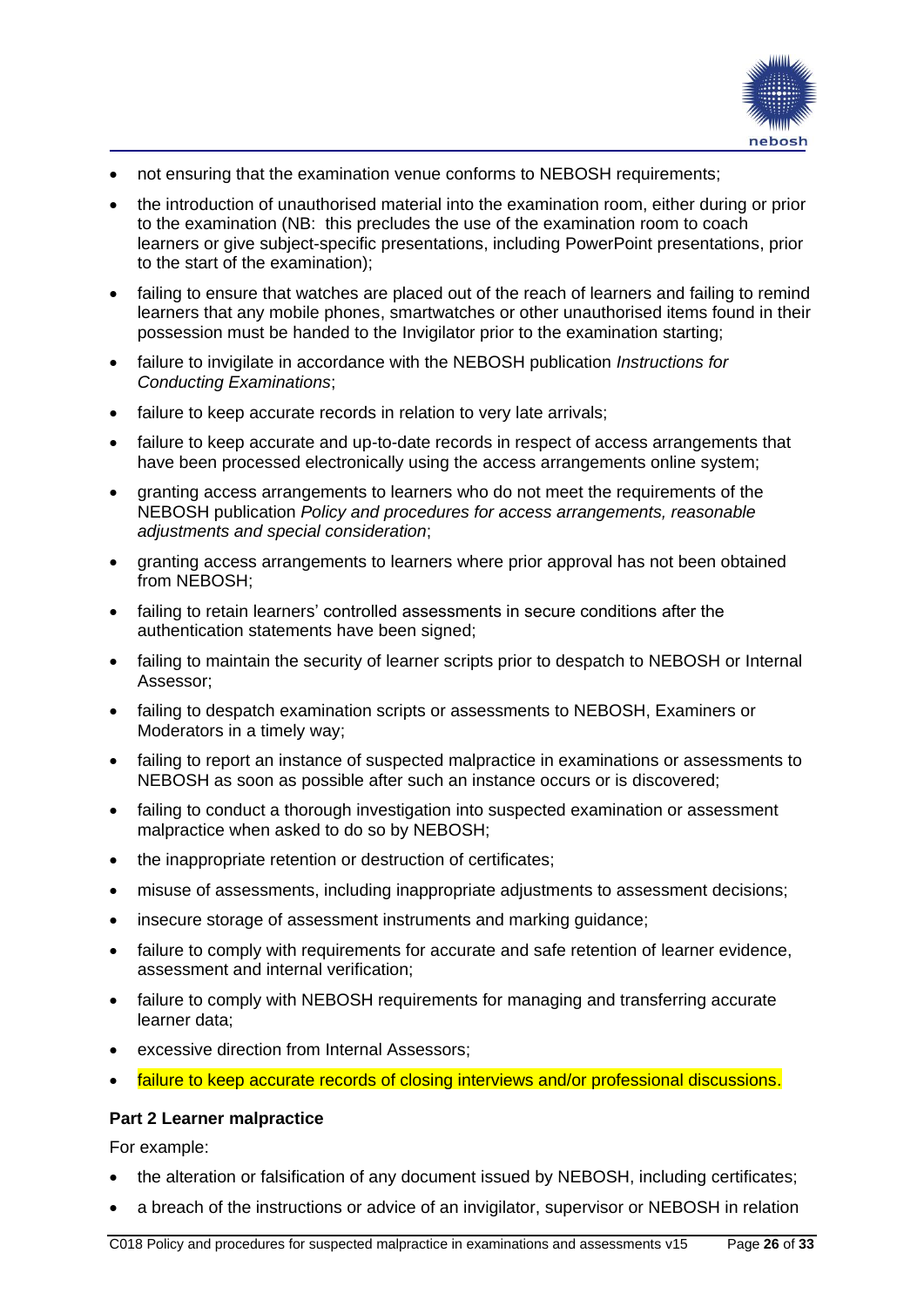

to the examination or assessment rules and regulations, as set out in the NEBOSH *Instructions for Conducting Examinations* document and/or additional NEBOSH guidance relevant to a particular qualification;

- failing to abide by the conditions of supervision designed to maintain the security of the examinations or assessments;
- copying from another learner
- allowing work to be copied, eg posting on social networking sites prior to an examination/assessment;
- the deliberate destruction of another learner's work;
- disruptive behaviour in the examination room or during an assessment session (including the use of offensive language, shouting and/or aggressive behaviour);
- exchanging, obtaining, receiving, passing on information (or the attempt to) that could be examination-related by means of talking, electronic, written or non-verbal communication;
- making a false declaration of authenticity in relation to the authorship of controlled assessments;
- allowing others to assist in the production of controlled assessments or assisting others in the production of controlled assessments;
- collusion: working collaboratively with other learners beyond what is permitted (learner should not let other people see their work as this can lead to accusations of collusion);
- the misuse, or the attempted misuse, of examination and assessment materials and resources (eg exemplar materials);
- being in possession of confidential material in advance of the examination;
- inclusion of inappropriate, offensive, discriminatory or obscene material in assessment evidence;
- personation: pretending to be someone else, arranging for another person to take one's place in an examination or an assessment;
- plagiarism: unacknowledged or excessive copying from published sources (including the internet) or incomplete referencing. A source is any resource that an individual uses to collect information – including text books, course notes, the Internet and other people. An acknowledgement is a description of a source so that someone else can find it, along with an indication in an individual's work of which information came from that source. It is important for learners to understand that when they sign the declaration of authenticity they are confirming the work produced is their own and that they have correctly acknowledged any ideas or words belonging to another author;
- theft of another learner's work;
- bringing into the examination room or assessment situation unauthorised material, for example: notes, study guides and personal organisers, own blank paper, programmable calculators, dictionaries (when prohibited), watches, electronic devices, instruments that can capture a digital image, electronic dictionaries, translators, wordlists, glossaries, iPods, mobile phones, smartwatches, MP3 players, pagers or other similar electronic devices;
- the unauthorised use of a memory stick where a learner uses a word processor;
- soliciting controlled assessments, eg on social media;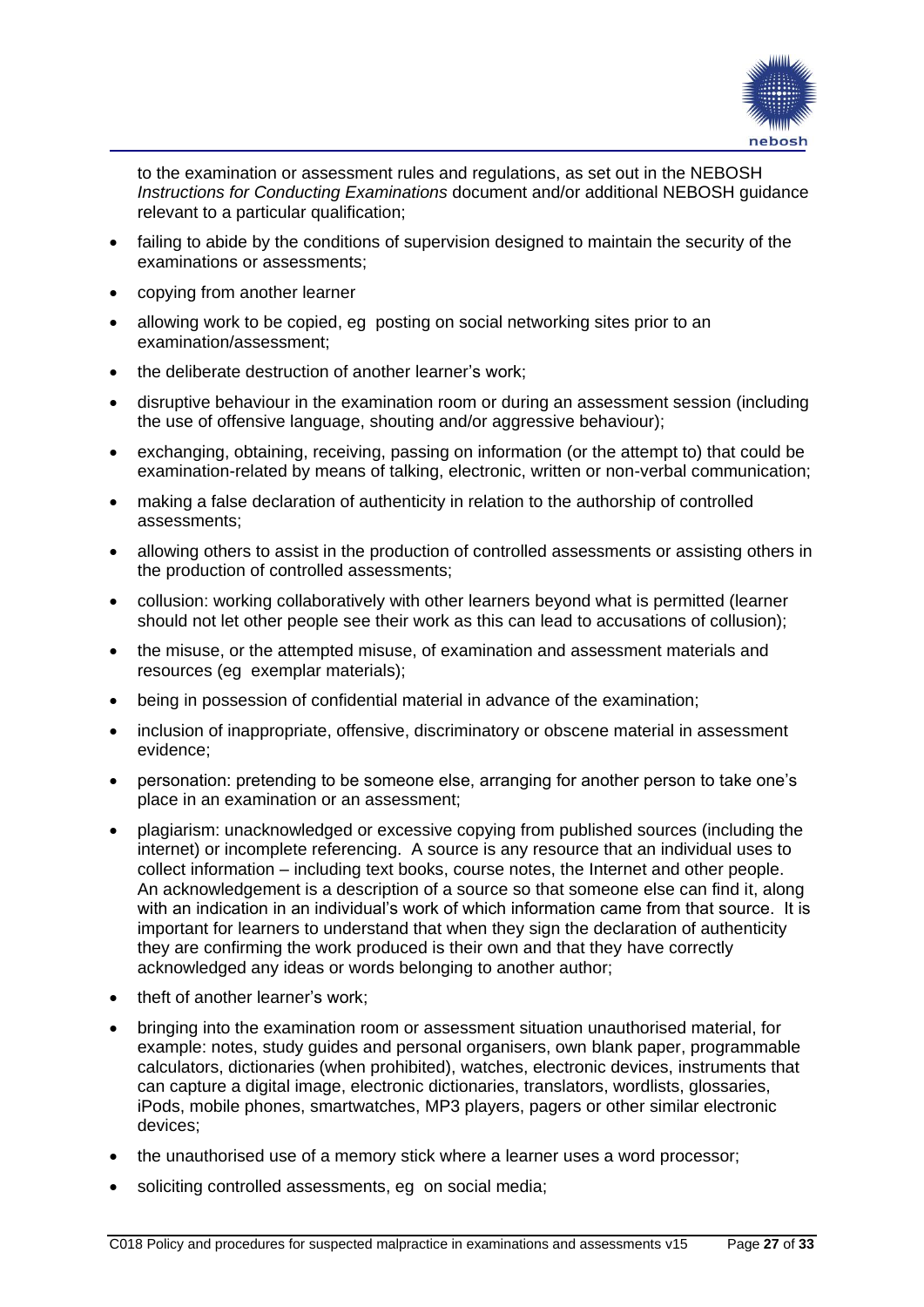

- contacting any other person for assistance during an open book examination/digital assessment period;
- offering assistance to other learners in connection with open book examinations/digital assessments;
- asking for assistance from any other individual in connection with open book examinations/digital assessments;
- posting or sharing any content on social media or messaging groups that could undermine the integrity of an open book examination/digital assessment;
- joining groups that promote or facilitate cheating in NEBOSH exams;
- directing learners to posts or groups that promote or facilitate cheating in NEBOSH exams;
- behaving in a manner so as to undermine the integrity of the examination.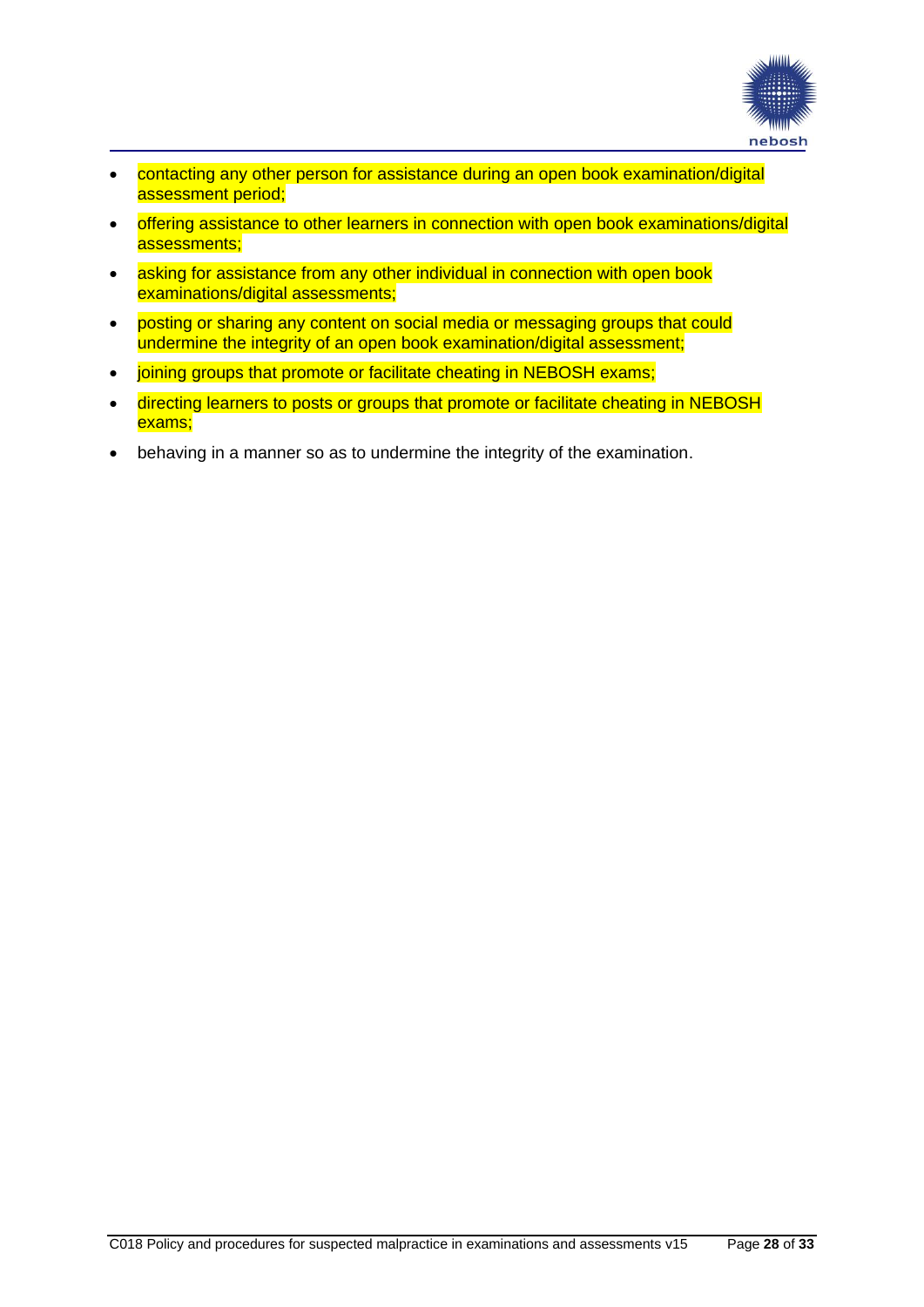

# <span id="page-28-0"></span>**Appendix 2: Malpractice Review Panel Terms of Reference**



# Malpractice Review Panel

# Terms of Reference

## **1. Purpose**

To review the evidence of malpractice and determine the outcomes in cases of alleged malpractice where the investigation report recommends: permanent barring of a Learning Partner from any further involvement in NEBOSH activities; the permanent barring of a Head of Learning Partner from any future involvement with NEBOSH qualifications; or the withdrawal of qualifications and/or parchments already awarded to learners.

## **2. Frequency of meetings**

The Malpractice Review Panel will be convened between 28 working days and 40 working days from the despatch of the Malpractice Review Panel report to the Head of Learning Partner/learner.

## **3. Responsibilities of the Panel**

To review malpractice review reports, malpractice material and any information supplied by the Learning Partner/learner or other person against whom the allegation is made.

In making a decision on the report, the Malpractice Review Panel will establish that correct procedures have been followed in the investigation of the case and that all individuals involved have been given the opportunity to make a written statement.

In cases recommending the withdrawal of accreditation, the Malpractice Review Panel will review the Learning Partner's accreditation agreement and determine whether the evidence presented demonstrates a contractual breach.

The Panel will also:

- identify the requirement(s)/Learning Partner criteria that it is alleged has/have been compromised;
- consider the facts of the case;
- decide whether on the balance of probabilities malpractice has occurred;
- establish who is responsible if regulations have been compromised;
- determine an appropriate level of sanction or penalty;
- summarise their findings with reference to the evidence on which they based their decision.

The Malpractice Review Panel must be satisfied on the balance of probabilities that the allegation is substantiated and the decision shall be made by consensus.

Notes of the decisions/sanctions and recommendations for further investigation will be taken.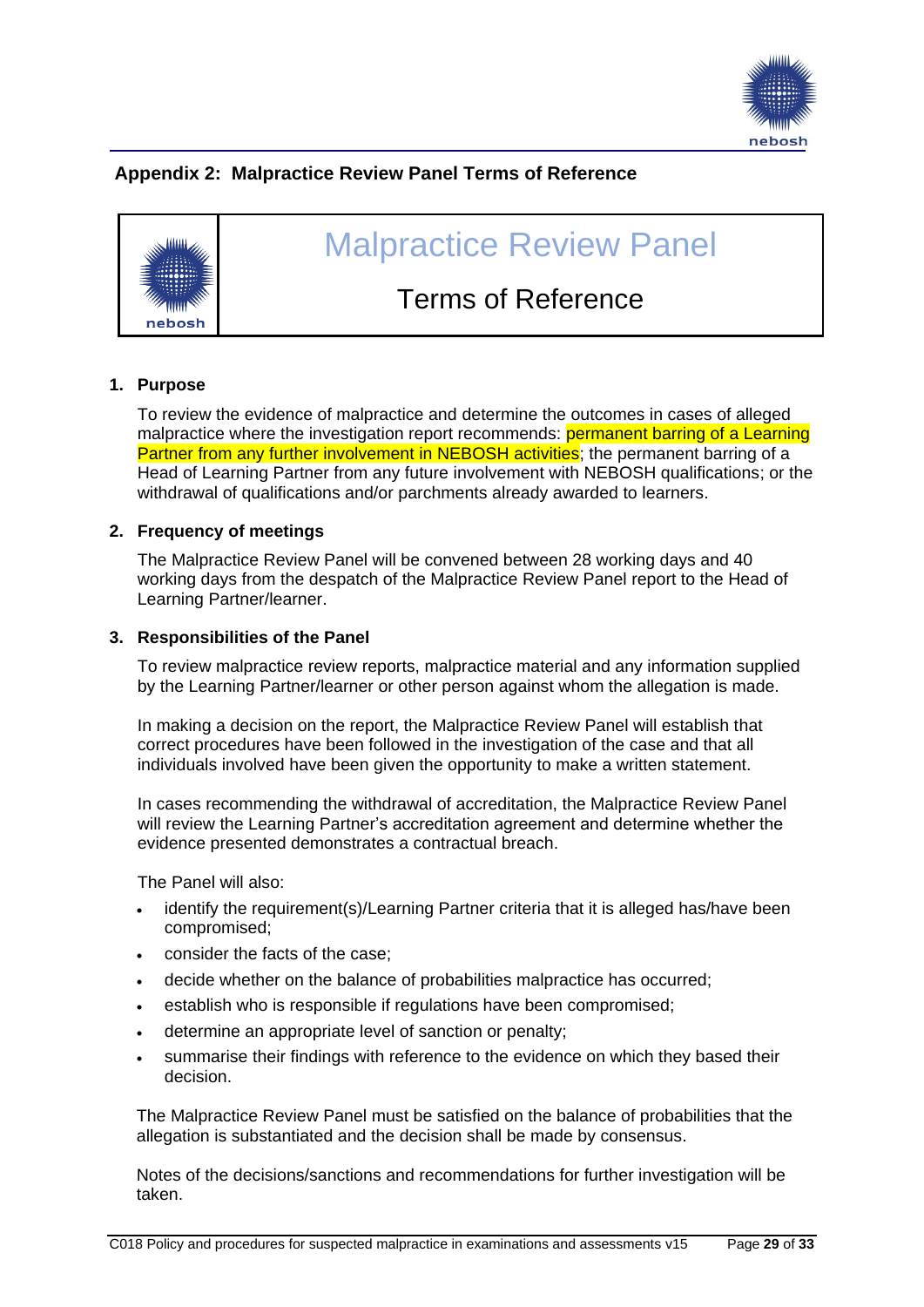

# **4. Membership**

The membership of the Malpractice Review Panel will consist of three members of the NEBOSH Leadership Team, one of which will also act as Chair, the NEBOSH Head of Learning Partner Quality and any other person required by the Chair. The Ethical Practice Manager may deputise for the Head of Learning Partner Quality The Chair will nominate a notetaker from those present at the Panel.

## **5. Quorum**

The quorum shall be three.

## **6. Attendance of meetings**

The Panel may invite other persons to attend meetings where there is a need for their specialist input and discussion.

## **7. Reporting**

Agendas and papers for Panel meetings will be issued 5 working days in advance of the meeting. Notes will be taken and kept for a minimum period of 3 years. A member of the Panel will write to the learner/member of staff/Learning Partner with the outcome of the meeting within 10 working days of the date of the meeting.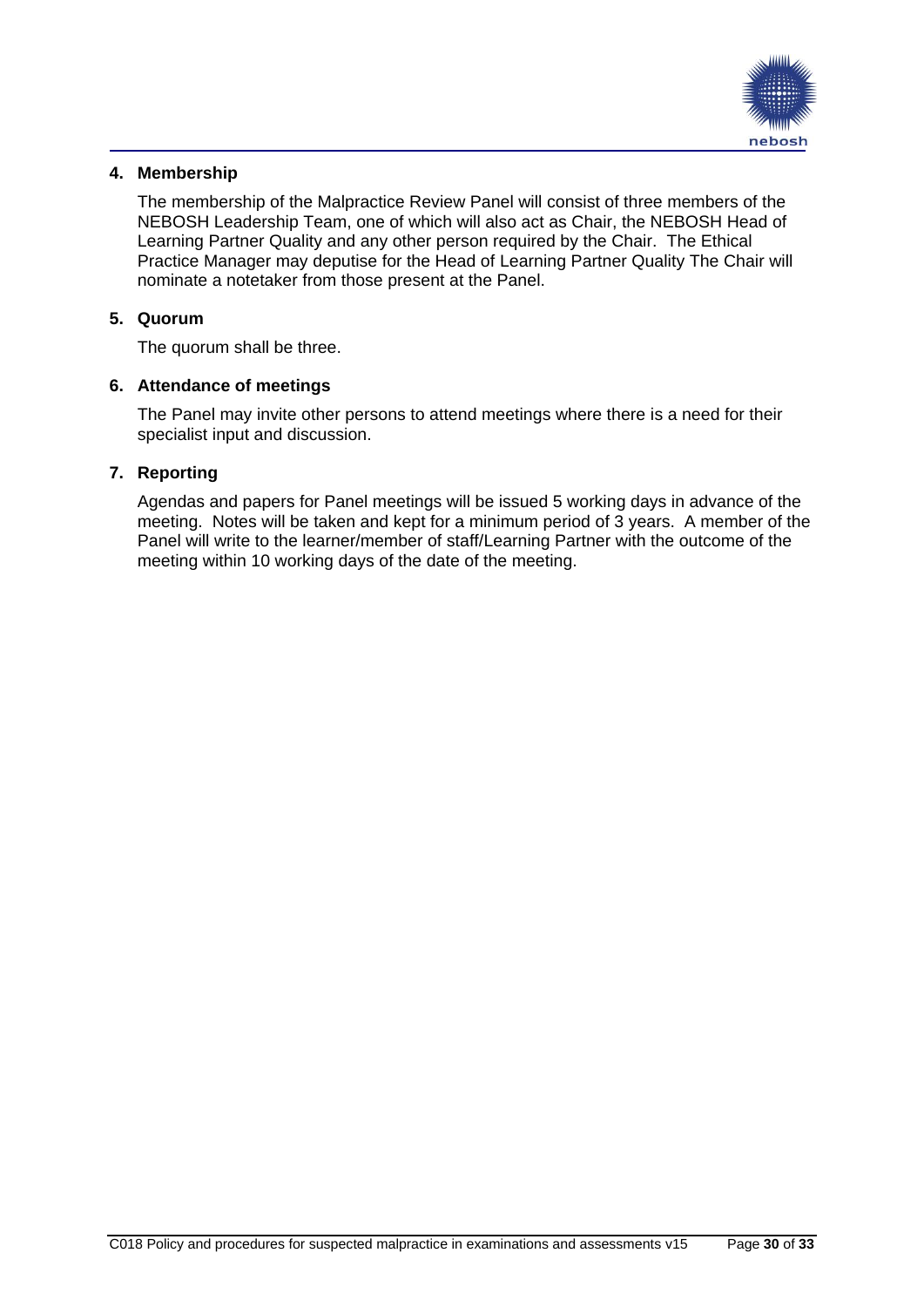

# <span id="page-30-0"></span>**Appendix 3: Stage 2 Malpractice Appeals Process**

## **1. Purpose**

The purpose of the Stage 2 Appeal is to allow an impartial review of the matter.

## **2. Panel membership**

The Stage 2 Appeal will be heard by a panel consisting of four members: one of the members must not have been associated with NEBOSH within the last 5 years; one member will not be a direct employee of NEBOSH (for example an Examiner); the other two members will be a senior employee of NEBOSH not previously associated with the matter under appeal. In addition to this there will be one notetaker.

## **3. Representation**

In addition to a written submission the appellant will have the opportunity to make oral representation (either in person or via teleconferencing or video conferencing facilities). The appellant may be supported by one representative and this must be agreed with NEBOSH no later than 5 working days prior to the Stage 2 Appeal.

## **4. Documentation provided for the Stage 2 Appeal**

The documentation to be reviewed at the Stage 2 panel includes:

- information provided by the appellant as part of the Stage 2 Appeal submission;
- the findings of the Stage 1 Appeal and the evidence on which this was based;
- the original findings of malpractice or the breach of accreditation agreement and the evidence on which this was based;
- additional information or evidence identified by NEBOSH after the Stage 1 Appeal (this must be provided to the appellant 5 working days prior to the Stage 2 Appeal hearing).

NEBOSH reserve the right to provide rebuttal to the Stage 2 Appeal application.

A copy of all materials (correspondence/documents/reports, etc) relating to the appeal will be forwarded to the panel members 5 working days before the panel meeting. The panel members will be required to read the documentation prior to the appeal hearing.

Where any material is considered by NEBOSH to be of a confidential nature, NEBOSH may make such materials available to the appeal hearing under such conditions as are necessary to protect the confidentiality of the material. NEBOSH will ensure compliance with any relevant provision of the UK General Data Protection Regulation (GDPR).

This material will include:

- Relevant NEBOSH procedures, guidance, documents, forms:
	- *Policy and procedures for suspected malpractice in examinations and assessments*;
	- evidence from the appellant:
	- the report and supporting evidence on which the decision was based;
	- NEBOSH *Instructions for conducting examinations*;
	- other, as relevant;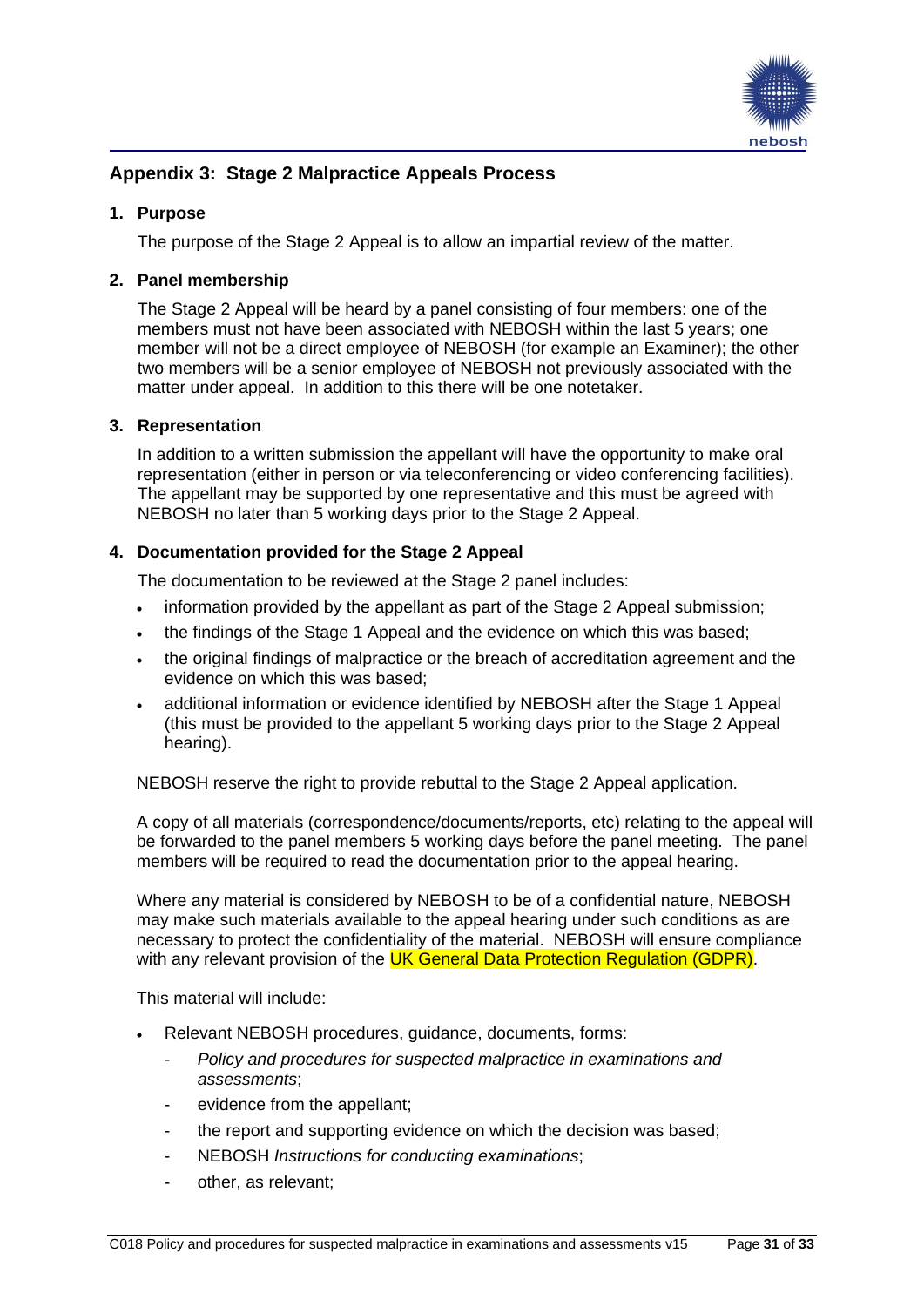

- Report produced on conclusion of Stage 1 Appeal;
- Guidance for undertaking the appeal.

## **5. The hearing**

The hearing will re-examine all of the evidence, comments and reports made available in the initial investigation, any further details that may have come to light as a result of a Stage 1 Appeal and further evidence presented by the appellant as part of the Stage 2 Appeal.

Where the Stage 2 Appeal follows a Malpractice Review Panel, the panel cannot reverse any previous awarding decisions. For example; the decision to void learner results cannot be reversed, since the appeals procedure for the individual learner(s) will have already been exhausted.

The panel will consider whether there was sufficient evidence to support the finding of malpractice and how appropriate the original penalty or sanction was in light of NEBOSH precedents and any additional information provided by the appellant or NEBOSH.

## **6. Procedure for the hearing**

## **1. Introductions and Proceeding**

- The Chair will provide introductions:
- The Chair will provide an overview of the proceedings.

## **2. Oral representation from the appellant**

- The Chair will invite the appellant to make oral representation
- The Chair will invite panel members to ask questions
- The Chair will invite the NEBOSH representative to ask the appellant questions through the Chair

## **3. Oral representation from NEBOSH**

- The Chair will invite the NEBOSH representative to make oral representation
- The Chair will invite panel members to ask questions
- The Chair will invite the appellant to ask the NEBOSH representative questions through the Chair

## **4. Decision making**

- The appellant and the NEBOSH representative will be invited to withdraw
- The panel will reach a decision

## **5. Note-taking**

• The Panel's decisions, justifications and recommendations will be recorded by the notetaker.